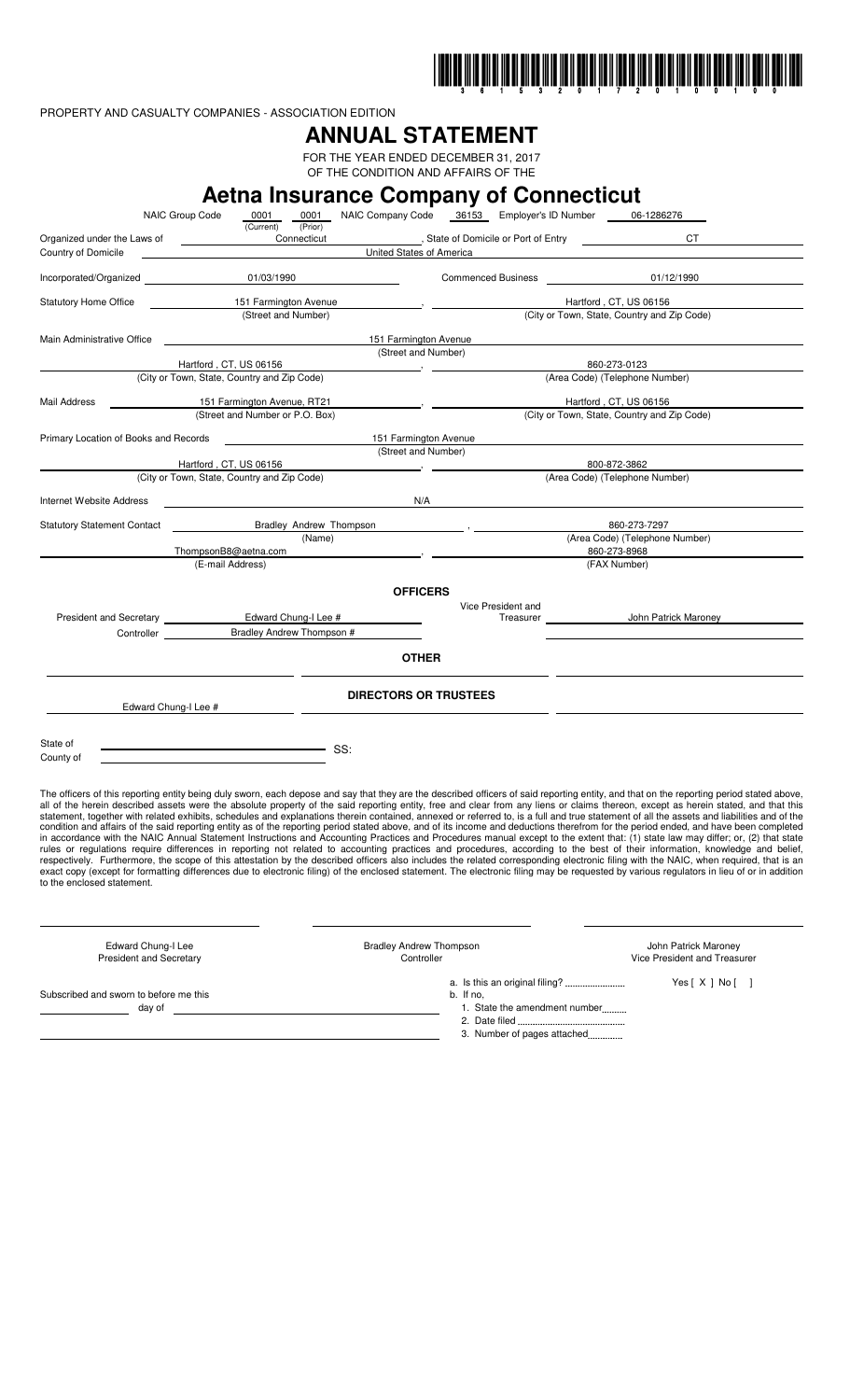

# **INSURANCE EXPENSE EXHIBIT**

FOR THE YEAR ENDED DECEMBER 31, 2017

(To Be Filed by April 1)

| Of The (Name) |                                    |  |  |
|---------------|------------------------------------|--|--|
|               | ADDRESS (City, State and Zip Code) |  |  |
|               |                                    |  |  |
|               |                                    |  |  |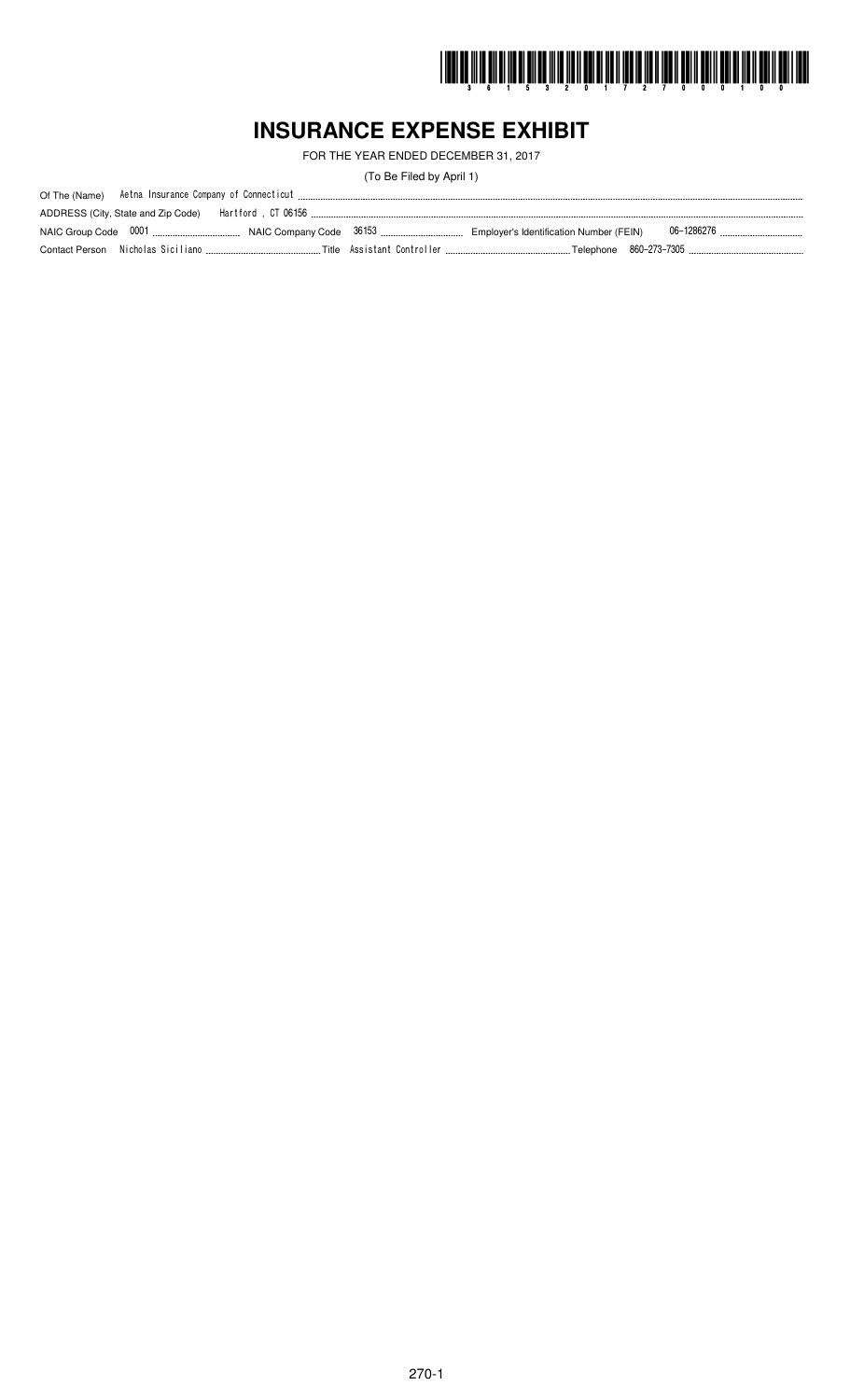# **INTERROGATORIES**

| 1.  | Change in reserve for deferred maternity and other similar benefits are reflected in:                                                       |                  |  |
|-----|---------------------------------------------------------------------------------------------------------------------------------------------|------------------|--|
|     |                                                                                                                                             |                  |  |
|     |                                                                                                                                             |                  |  |
|     |                                                                                                                                             |                  |  |
|     |                                                                                                                                             |                  |  |
| 2.  | Indicate amounts received from securities subject to proration for federal tax purposes. Report amounts in whole dollars only:              |                  |  |
|     |                                                                                                                                             |                  |  |
|     |                                                                                                                                             |                  |  |
|     |                                                                                                                                             |                  |  |
|     |                                                                                                                                             |                  |  |
|     |                                                                                                                                             |                  |  |
| 3.  | Indicate amounts shown in the Annual Statement for the following items. Report amounts in whole dollars only:                               |                  |  |
|     |                                                                                                                                             |                  |  |
|     |                                                                                                                                             |                  |  |
| 4.1 | The information provided in the Insurance Expense Exhibit will be used by many persons to estimate the allocation of expenses and profit to | Yes [ ] No [ X ] |  |
| 4.2 |                                                                                                                                             |                  |  |
|     | Statement may be attached.                                                                                                                  |                  |  |

4.3 If yes, explain: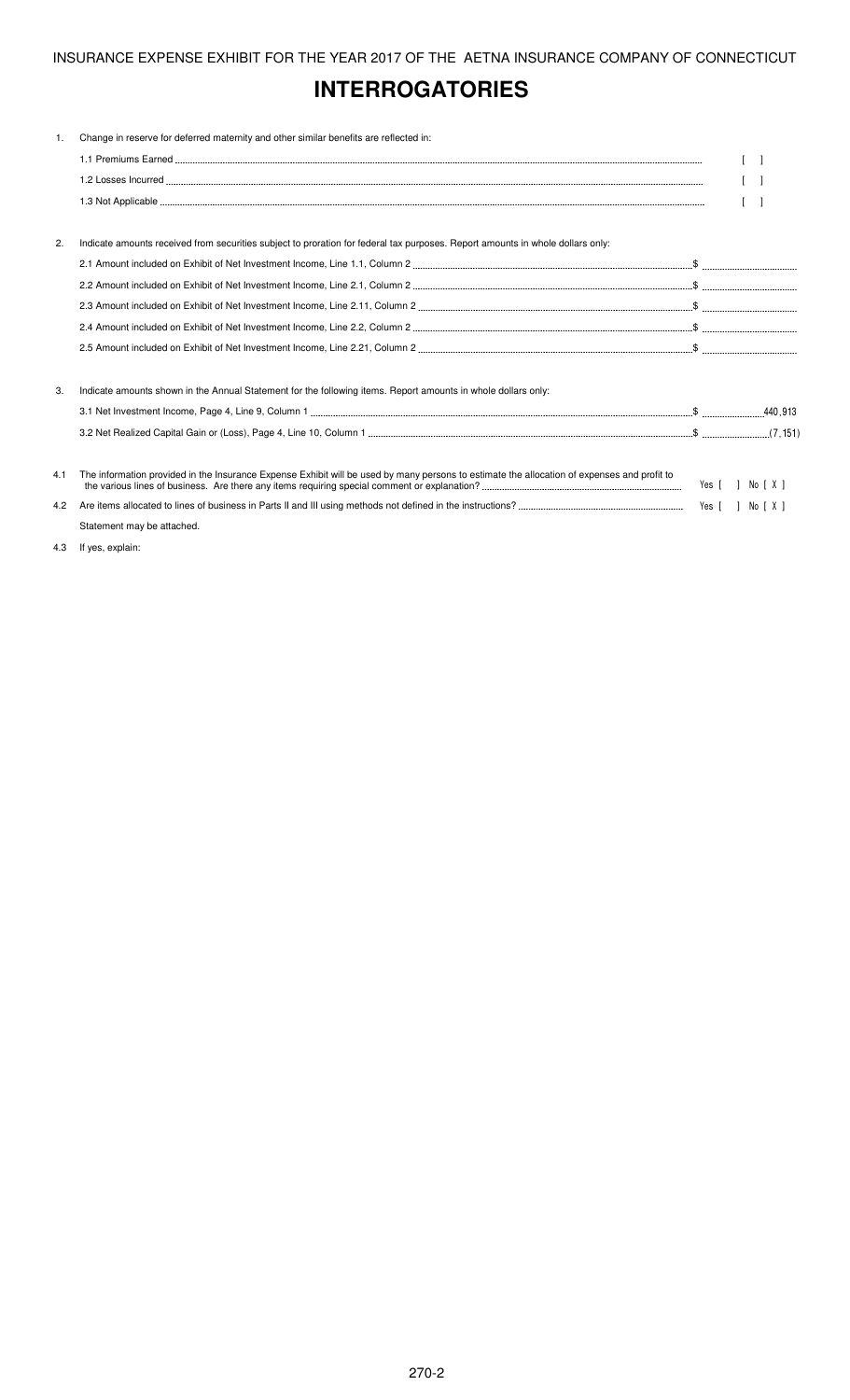# **PART I - ALLOCATION TO EXPENSE GROUPS**

| Other Underwriting Expenses<br>$\overline{2}$<br>4<br>Acquisition, Field<br>Supervision and<br>Loss Adjustment<br>Investment<br>Collection<br>Taxes, Licenses<br>General<br><b>Operating Expense Classifications</b><br><b>Total Expenses</b><br>Expense<br>Expenses<br>Expenses<br>Expenses<br>and Fees<br>Claim adjustment services:<br>1.<br>$\sim$ 0<br>1.2 Reinsurance assumed<br>1.4 Net claim adjustment services (Lines<br>$\overline{\mathbf{0}}$<br>$\Omega$<br>Commission and brokerage:<br>2.<br>$\begin{array}{c} \begin{array}{c} \begin{array}{c} \end{array} \end{array}$<br>2.2 Reinsurance assumed excluding<br>$\mathbf{0}$<br>2.3 Reinsurance ceded excluding<br>$\begin{array}{ccc} 0 & 0 & 0 \\ 0 & 0 & 0 \\ 0 & 0 & 0 \\ 0 & 0 & 0 \\ 0 & 0 & 0 \\ 0 & 0 & 0 \\ 0 & 0 & 0 \\ 0 & 0 & 0 \\ 0 & 0 & 0 \\ 0 & 0 & 0 \\ 0 & 0 & 0 \\ 0 & 0 & 0 \\ 0 & 0 & 0 \\ 0 & 0 & 0 & 0 \\ 0 & 0 & 0 & 0 \\ 0 & 0 & 0 & 0 \\ 0 & 0 & 0 & 0 & 0 \\ 0 & 0 & 0 & 0 & 0 \\ 0 & 0 & 0 & 0 & 0 \\ 0 & 0 & 0 & 0 & 0 &$<br>$\overline{\phantom{a}}$<br>$\begin{picture}(20,20) \put(0,0){\vector(1,0){10}} \put(15,0){\vector(1,0){10}} \put(15,0){\vector(1,0){10}} \put(15,0){\vector(1,0){10}} \put(15,0){\vector(1,0){10}} \put(15,0){\vector(1,0){10}} \put(15,0){\vector(1,0){10}} \put(15,0){\vector(1,0){10}} \put(15,0){\vector(1,0){10}} \put(15,0){\vector(1,0){10}} \put(15,0){\vector(1,0){10}} \put(15,0){\vector(1$<br><br>0<br>2.8 Net commission and brokerage (Lines<br>$\begin{array}{c} \multicolumn{3}{c}{} & 0 \end{array}$<br>3.<br>4.<br><br>5.<br>6.<br>7.<br>Salary related items:<br>8.<br>9.<br>$\begin{bmatrix} 0 & 0 & 0 \\ 0 & 0 & 0 \\ 0 & 0 & 0 \\ 0 & 0 & 0 \\ 0 & 0 & 0 \\ 0 & 0 & 0 \\ 0 & 0 & 0 \\ 0 & 0 & 0 \\ 0 & 0 & 0 \\ 0 & 0 & 0 \\ 0 & 0 & 0 \\ 0 & 0 & 0 \\ 0 & 0 & 0 \\ 0 & 0 & 0 & 0 \\ 0 & 0 & 0 & 0 \\ 0 & 0 & 0 & 0 \\ 0 & 0 & 0 & 0 & 0 \\ 0 & 0 & 0 & 0 & 0 \\ 0 & 0 & 0 & 0 & 0 \\ 0 & 0 & 0 & 0 & 0 & $<br>10.<br>$\begin{array}{ccc} 0 & 0 & 0 \\ \end{array}$<br>11.<br>12.<br>13.<br>14.<br>15.<br>Cost or depreciation of EDP equipment<br>16.<br>Postage, telephone and telegraph,<br>17.<br>0.<br>exchange and express<br>18.<br>$\mathbf{0}$<br>19.<br>Taxes, licenses and fees:<br>20.<br>20.1 State and local insurance taxes<br>deducting guaranty association<br>44<br>20.2 Insurance department licenses and<br>83<br>20.3 Gross guaranty association<br>0<br>20.4 All other (excluding Federal and<br>foreign income and real estate)<br>20.5 Total taxes, licenses and fees (Lines<br>135<br>. 135<br>---------------------------<br>21.<br>________________________________<br><br><br>22.<br>--------------------------------<br>--------------------------------<br>--------------------------------<br><u></u> XXX<br><u>XXX</u><br><u> XXX</u><br><u>xxx</u><br>XXX.<br>23.<br>Aggregate write-ins for miscellaneous<br>24.<br>0<br>0<br>0<br>0<br>0<br>operating expenses<br>$\overline{7}$<br>3<br>$\mathbf 0$<br>$\mathbf 0$<br>135<br>146<br>TOTAL EXPENSES INCURRED<br>25.<br><b>DETAILS OF WRITE-INS</b><br>2401.<br>2402.<br>2403.<br>Summary of remaining write-ins for Line<br>2498.<br>0<br>$\mathbf{0}$<br>$\mathbf{0}$<br>$\mathbf{0}$<br>Totals (Lines 2401 through 2403 plus<br>2499. |                      |   | (\$000 OMITTED) |   |   |   |   |
|-------------------------------------------------------------------------------------------------------------------------------------------------------------------------------------------------------------------------------------------------------------------------------------------------------------------------------------------------------------------------------------------------------------------------------------------------------------------------------------------------------------------------------------------------------------------------------------------------------------------------------------------------------------------------------------------------------------------------------------------------------------------------------------------------------------------------------------------------------------------------------------------------------------------------------------------------------------------------------------------------------------------------------------------------------------------------------------------------------------------------------------------------------------------------------------------------------------------------------------------------------------------------------------------------------------------------------------------------------------------------------------------------------------------------------------------------------------------------------------------------------------------------------------------------------------------------------------------------------------------------------------------------------------------------------------------------------------------------------------------------------------------------------------------------------------------------------------------------------------------------------------------------------------------------------------------------------------------------------------------------------------------------------------------------------------------------------------------------------------------------------------------------------------------------------------------------------------------------------------------------------------------------------------------------------------------------------------------------------------------------------------------------------------------------------------------------------------------------------------------------------------------------------------------------------------------------------------------------------------------------------------------------------------------------------------------------------------------------------------------------------------------------------------------------------------------------------------------------------------------------------------------------------------------------------------------------------------------------------------------------------------------------------------------------------------------------------------------------------------------------------------------------------------------------------------------------------------------------------------------------------------------------------|----------------------|---|-----------------|---|---|---|---|
|                                                                                                                                                                                                                                                                                                                                                                                                                                                                                                                                                                                                                                                                                                                                                                                                                                                                                                                                                                                                                                                                                                                                                                                                                                                                                                                                                                                                                                                                                                                                                                                                                                                                                                                                                                                                                                                                                                                                                                                                                                                                                                                                                                                                                                                                                                                                                                                                                                                                                                                                                                                                                                                                                                                                                                                                                                                                                                                                                                                                                                                                                                                                                                                                                                                                               |                      |   |                 |   |   | 5 | 6 |
|                                                                                                                                                                                                                                                                                                                                                                                                                                                                                                                                                                                                                                                                                                                                                                                                                                                                                                                                                                                                                                                                                                                                                                                                                                                                                                                                                                                                                                                                                                                                                                                                                                                                                                                                                                                                                                                                                                                                                                                                                                                                                                                                                                                                                                                                                                                                                                                                                                                                                                                                                                                                                                                                                                                                                                                                                                                                                                                                                                                                                                                                                                                                                                                                                                                                               |                      |   |                 |   |   |   |   |
|                                                                                                                                                                                                                                                                                                                                                                                                                                                                                                                                                                                                                                                                                                                                                                                                                                                                                                                                                                                                                                                                                                                                                                                                                                                                                                                                                                                                                                                                                                                                                                                                                                                                                                                                                                                                                                                                                                                                                                                                                                                                                                                                                                                                                                                                                                                                                                                                                                                                                                                                                                                                                                                                                                                                                                                                                                                                                                                                                                                                                                                                                                                                                                                                                                                                               |                      |   |                 |   |   |   |   |
|                                                                                                                                                                                                                                                                                                                                                                                                                                                                                                                                                                                                                                                                                                                                                                                                                                                                                                                                                                                                                                                                                                                                                                                                                                                                                                                                                                                                                                                                                                                                                                                                                                                                                                                                                                                                                                                                                                                                                                                                                                                                                                                                                                                                                                                                                                                                                                                                                                                                                                                                                                                                                                                                                                                                                                                                                                                                                                                                                                                                                                                                                                                                                                                                                                                                               |                      |   |                 |   |   |   |   |
|                                                                                                                                                                                                                                                                                                                                                                                                                                                                                                                                                                                                                                                                                                                                                                                                                                                                                                                                                                                                                                                                                                                                                                                                                                                                                                                                                                                                                                                                                                                                                                                                                                                                                                                                                                                                                                                                                                                                                                                                                                                                                                                                                                                                                                                                                                                                                                                                                                                                                                                                                                                                                                                                                                                                                                                                                                                                                                                                                                                                                                                                                                                                                                                                                                                                               |                      |   |                 |   |   |   |   |
|                                                                                                                                                                                                                                                                                                                                                                                                                                                                                                                                                                                                                                                                                                                                                                                                                                                                                                                                                                                                                                                                                                                                                                                                                                                                                                                                                                                                                                                                                                                                                                                                                                                                                                                                                                                                                                                                                                                                                                                                                                                                                                                                                                                                                                                                                                                                                                                                                                                                                                                                                                                                                                                                                                                                                                                                                                                                                                                                                                                                                                                                                                                                                                                                                                                                               |                      |   |                 |   |   |   |   |
|                                                                                                                                                                                                                                                                                                                                                                                                                                                                                                                                                                                                                                                                                                                                                                                                                                                                                                                                                                                                                                                                                                                                                                                                                                                                                                                                                                                                                                                                                                                                                                                                                                                                                                                                                                                                                                                                                                                                                                                                                                                                                                                                                                                                                                                                                                                                                                                                                                                                                                                                                                                                                                                                                                                                                                                                                                                                                                                                                                                                                                                                                                                                                                                                                                                                               |                      |   |                 |   |   |   |   |
|                                                                                                                                                                                                                                                                                                                                                                                                                                                                                                                                                                                                                                                                                                                                                                                                                                                                                                                                                                                                                                                                                                                                                                                                                                                                                                                                                                                                                                                                                                                                                                                                                                                                                                                                                                                                                                                                                                                                                                                                                                                                                                                                                                                                                                                                                                                                                                                                                                                                                                                                                                                                                                                                                                                                                                                                                                                                                                                                                                                                                                                                                                                                                                                                                                                                               |                      |   |                 |   |   |   |   |
|                                                                                                                                                                                                                                                                                                                                                                                                                                                                                                                                                                                                                                                                                                                                                                                                                                                                                                                                                                                                                                                                                                                                                                                                                                                                                                                                                                                                                                                                                                                                                                                                                                                                                                                                                                                                                                                                                                                                                                                                                                                                                                                                                                                                                                                                                                                                                                                                                                                                                                                                                                                                                                                                                                                                                                                                                                                                                                                                                                                                                                                                                                                                                                                                                                                                               |                      |   |                 |   |   |   |   |
|                                                                                                                                                                                                                                                                                                                                                                                                                                                                                                                                                                                                                                                                                                                                                                                                                                                                                                                                                                                                                                                                                                                                                                                                                                                                                                                                                                                                                                                                                                                                                                                                                                                                                                                                                                                                                                                                                                                                                                                                                                                                                                                                                                                                                                                                                                                                                                                                                                                                                                                                                                                                                                                                                                                                                                                                                                                                                                                                                                                                                                                                                                                                                                                                                                                                               |                      |   |                 |   |   |   |   |
|                                                                                                                                                                                                                                                                                                                                                                                                                                                                                                                                                                                                                                                                                                                                                                                                                                                                                                                                                                                                                                                                                                                                                                                                                                                                                                                                                                                                                                                                                                                                                                                                                                                                                                                                                                                                                                                                                                                                                                                                                                                                                                                                                                                                                                                                                                                                                                                                                                                                                                                                                                                                                                                                                                                                                                                                                                                                                                                                                                                                                                                                                                                                                                                                                                                                               |                      |   |                 |   |   |   |   |
|                                                                                                                                                                                                                                                                                                                                                                                                                                                                                                                                                                                                                                                                                                                                                                                                                                                                                                                                                                                                                                                                                                                                                                                                                                                                                                                                                                                                                                                                                                                                                                                                                                                                                                                                                                                                                                                                                                                                                                                                                                                                                                                                                                                                                                                                                                                                                                                                                                                                                                                                                                                                                                                                                                                                                                                                                                                                                                                                                                                                                                                                                                                                                                                                                                                                               |                      |   |                 |   |   |   |   |
|                                                                                                                                                                                                                                                                                                                                                                                                                                                                                                                                                                                                                                                                                                                                                                                                                                                                                                                                                                                                                                                                                                                                                                                                                                                                                                                                                                                                                                                                                                                                                                                                                                                                                                                                                                                                                                                                                                                                                                                                                                                                                                                                                                                                                                                                                                                                                                                                                                                                                                                                                                                                                                                                                                                                                                                                                                                                                                                                                                                                                                                                                                                                                                                                                                                                               |                      |   |                 |   |   |   |   |
|                                                                                                                                                                                                                                                                                                                                                                                                                                                                                                                                                                                                                                                                                                                                                                                                                                                                                                                                                                                                                                                                                                                                                                                                                                                                                                                                                                                                                                                                                                                                                                                                                                                                                                                                                                                                                                                                                                                                                                                                                                                                                                                                                                                                                                                                                                                                                                                                                                                                                                                                                                                                                                                                                                                                                                                                                                                                                                                                                                                                                                                                                                                                                                                                                                                                               |                      |   |                 |   |   |   |   |
|                                                                                                                                                                                                                                                                                                                                                                                                                                                                                                                                                                                                                                                                                                                                                                                                                                                                                                                                                                                                                                                                                                                                                                                                                                                                                                                                                                                                                                                                                                                                                                                                                                                                                                                                                                                                                                                                                                                                                                                                                                                                                                                                                                                                                                                                                                                                                                                                                                                                                                                                                                                                                                                                                                                                                                                                                                                                                                                                                                                                                                                                                                                                                                                                                                                                               |                      |   |                 |   |   |   |   |
|                                                                                                                                                                                                                                                                                                                                                                                                                                                                                                                                                                                                                                                                                                                                                                                                                                                                                                                                                                                                                                                                                                                                                                                                                                                                                                                                                                                                                                                                                                                                                                                                                                                                                                                                                                                                                                                                                                                                                                                                                                                                                                                                                                                                                                                                                                                                                                                                                                                                                                                                                                                                                                                                                                                                                                                                                                                                                                                                                                                                                                                                                                                                                                                                                                                                               |                      |   |                 |   |   |   |   |
|                                                                                                                                                                                                                                                                                                                                                                                                                                                                                                                                                                                                                                                                                                                                                                                                                                                                                                                                                                                                                                                                                                                                                                                                                                                                                                                                                                                                                                                                                                                                                                                                                                                                                                                                                                                                                                                                                                                                                                                                                                                                                                                                                                                                                                                                                                                                                                                                                                                                                                                                                                                                                                                                                                                                                                                                                                                                                                                                                                                                                                                                                                                                                                                                                                                                               |                      |   |                 |   |   |   |   |
|                                                                                                                                                                                                                                                                                                                                                                                                                                                                                                                                                                                                                                                                                                                                                                                                                                                                                                                                                                                                                                                                                                                                                                                                                                                                                                                                                                                                                                                                                                                                                                                                                                                                                                                                                                                                                                                                                                                                                                                                                                                                                                                                                                                                                                                                                                                                                                                                                                                                                                                                                                                                                                                                                                                                                                                                                                                                                                                                                                                                                                                                                                                                                                                                                                                                               |                      |   |                 |   |   |   |   |
|                                                                                                                                                                                                                                                                                                                                                                                                                                                                                                                                                                                                                                                                                                                                                                                                                                                                                                                                                                                                                                                                                                                                                                                                                                                                                                                                                                                                                                                                                                                                                                                                                                                                                                                                                                                                                                                                                                                                                                                                                                                                                                                                                                                                                                                                                                                                                                                                                                                                                                                                                                                                                                                                                                                                                                                                                                                                                                                                                                                                                                                                                                                                                                                                                                                                               |                      |   |                 |   |   |   |   |
|                                                                                                                                                                                                                                                                                                                                                                                                                                                                                                                                                                                                                                                                                                                                                                                                                                                                                                                                                                                                                                                                                                                                                                                                                                                                                                                                                                                                                                                                                                                                                                                                                                                                                                                                                                                                                                                                                                                                                                                                                                                                                                                                                                                                                                                                                                                                                                                                                                                                                                                                                                                                                                                                                                                                                                                                                                                                                                                                                                                                                                                                                                                                                                                                                                                                               |                      |   |                 |   |   |   |   |
|                                                                                                                                                                                                                                                                                                                                                                                                                                                                                                                                                                                                                                                                                                                                                                                                                                                                                                                                                                                                                                                                                                                                                                                                                                                                                                                                                                                                                                                                                                                                                                                                                                                                                                                                                                                                                                                                                                                                                                                                                                                                                                                                                                                                                                                                                                                                                                                                                                                                                                                                                                                                                                                                                                                                                                                                                                                                                                                                                                                                                                                                                                                                                                                                                                                                               |                      |   |                 |   |   |   |   |
|                                                                                                                                                                                                                                                                                                                                                                                                                                                                                                                                                                                                                                                                                                                                                                                                                                                                                                                                                                                                                                                                                                                                                                                                                                                                                                                                                                                                                                                                                                                                                                                                                                                                                                                                                                                                                                                                                                                                                                                                                                                                                                                                                                                                                                                                                                                                                                                                                                                                                                                                                                                                                                                                                                                                                                                                                                                                                                                                                                                                                                                                                                                                                                                                                                                                               |                      |   |                 |   |   |   |   |
|                                                                                                                                                                                                                                                                                                                                                                                                                                                                                                                                                                                                                                                                                                                                                                                                                                                                                                                                                                                                                                                                                                                                                                                                                                                                                                                                                                                                                                                                                                                                                                                                                                                                                                                                                                                                                                                                                                                                                                                                                                                                                                                                                                                                                                                                                                                                                                                                                                                                                                                                                                                                                                                                                                                                                                                                                                                                                                                                                                                                                                                                                                                                                                                                                                                                               |                      |   |                 |   |   |   |   |
|                                                                                                                                                                                                                                                                                                                                                                                                                                                                                                                                                                                                                                                                                                                                                                                                                                                                                                                                                                                                                                                                                                                                                                                                                                                                                                                                                                                                                                                                                                                                                                                                                                                                                                                                                                                                                                                                                                                                                                                                                                                                                                                                                                                                                                                                                                                                                                                                                                                                                                                                                                                                                                                                                                                                                                                                                                                                                                                                                                                                                                                                                                                                                                                                                                                                               |                      |   |                 |   |   |   |   |
|                                                                                                                                                                                                                                                                                                                                                                                                                                                                                                                                                                                                                                                                                                                                                                                                                                                                                                                                                                                                                                                                                                                                                                                                                                                                                                                                                                                                                                                                                                                                                                                                                                                                                                                                                                                                                                                                                                                                                                                                                                                                                                                                                                                                                                                                                                                                                                                                                                                                                                                                                                                                                                                                                                                                                                                                                                                                                                                                                                                                                                                                                                                                                                                                                                                                               |                      |   |                 |   |   |   |   |
|                                                                                                                                                                                                                                                                                                                                                                                                                                                                                                                                                                                                                                                                                                                                                                                                                                                                                                                                                                                                                                                                                                                                                                                                                                                                                                                                                                                                                                                                                                                                                                                                                                                                                                                                                                                                                                                                                                                                                                                                                                                                                                                                                                                                                                                                                                                                                                                                                                                                                                                                                                                                                                                                                                                                                                                                                                                                                                                                                                                                                                                                                                                                                                                                                                                                               |                      |   |                 |   |   |   |   |
|                                                                                                                                                                                                                                                                                                                                                                                                                                                                                                                                                                                                                                                                                                                                                                                                                                                                                                                                                                                                                                                                                                                                                                                                                                                                                                                                                                                                                                                                                                                                                                                                                                                                                                                                                                                                                                                                                                                                                                                                                                                                                                                                                                                                                                                                                                                                                                                                                                                                                                                                                                                                                                                                                                                                                                                                                                                                                                                                                                                                                                                                                                                                                                                                                                                                               |                      |   |                 |   |   |   |   |
|                                                                                                                                                                                                                                                                                                                                                                                                                                                                                                                                                                                                                                                                                                                                                                                                                                                                                                                                                                                                                                                                                                                                                                                                                                                                                                                                                                                                                                                                                                                                                                                                                                                                                                                                                                                                                                                                                                                                                                                                                                                                                                                                                                                                                                                                                                                                                                                                                                                                                                                                                                                                                                                                                                                                                                                                                                                                                                                                                                                                                                                                                                                                                                                                                                                                               |                      |   |                 |   |   |   |   |
|                                                                                                                                                                                                                                                                                                                                                                                                                                                                                                                                                                                                                                                                                                                                                                                                                                                                                                                                                                                                                                                                                                                                                                                                                                                                                                                                                                                                                                                                                                                                                                                                                                                                                                                                                                                                                                                                                                                                                                                                                                                                                                                                                                                                                                                                                                                                                                                                                                                                                                                                                                                                                                                                                                                                                                                                                                                                                                                                                                                                                                                                                                                                                                                                                                                                               |                      |   |                 |   |   |   |   |
|                                                                                                                                                                                                                                                                                                                                                                                                                                                                                                                                                                                                                                                                                                                                                                                                                                                                                                                                                                                                                                                                                                                                                                                                                                                                                                                                                                                                                                                                                                                                                                                                                                                                                                                                                                                                                                                                                                                                                                                                                                                                                                                                                                                                                                                                                                                                                                                                                                                                                                                                                                                                                                                                                                                                                                                                                                                                                                                                                                                                                                                                                                                                                                                                                                                                               |                      |   |                 |   |   |   |   |
|                                                                                                                                                                                                                                                                                                                                                                                                                                                                                                                                                                                                                                                                                                                                                                                                                                                                                                                                                                                                                                                                                                                                                                                                                                                                                                                                                                                                                                                                                                                                                                                                                                                                                                                                                                                                                                                                                                                                                                                                                                                                                                                                                                                                                                                                                                                                                                                                                                                                                                                                                                                                                                                                                                                                                                                                                                                                                                                                                                                                                                                                                                                                                                                                                                                                               |                      |   |                 |   |   |   |   |
|                                                                                                                                                                                                                                                                                                                                                                                                                                                                                                                                                                                                                                                                                                                                                                                                                                                                                                                                                                                                                                                                                                                                                                                                                                                                                                                                                                                                                                                                                                                                                                                                                                                                                                                                                                                                                                                                                                                                                                                                                                                                                                                                                                                                                                                                                                                                                                                                                                                                                                                                                                                                                                                                                                                                                                                                                                                                                                                                                                                                                                                                                                                                                                                                                                                                               |                      |   |                 |   |   |   |   |
|                                                                                                                                                                                                                                                                                                                                                                                                                                                                                                                                                                                                                                                                                                                                                                                                                                                                                                                                                                                                                                                                                                                                                                                                                                                                                                                                                                                                                                                                                                                                                                                                                                                                                                                                                                                                                                                                                                                                                                                                                                                                                                                                                                                                                                                                                                                                                                                                                                                                                                                                                                                                                                                                                                                                                                                                                                                                                                                                                                                                                                                                                                                                                                                                                                                                               |                      |   |                 |   |   |   |   |
|                                                                                                                                                                                                                                                                                                                                                                                                                                                                                                                                                                                                                                                                                                                                                                                                                                                                                                                                                                                                                                                                                                                                                                                                                                                                                                                                                                                                                                                                                                                                                                                                                                                                                                                                                                                                                                                                                                                                                                                                                                                                                                                                                                                                                                                                                                                                                                                                                                                                                                                                                                                                                                                                                                                                                                                                                                                                                                                                                                                                                                                                                                                                                                                                                                                                               |                      |   |                 |   |   |   |   |
|                                                                                                                                                                                                                                                                                                                                                                                                                                                                                                                                                                                                                                                                                                                                                                                                                                                                                                                                                                                                                                                                                                                                                                                                                                                                                                                                                                                                                                                                                                                                                                                                                                                                                                                                                                                                                                                                                                                                                                                                                                                                                                                                                                                                                                                                                                                                                                                                                                                                                                                                                                                                                                                                                                                                                                                                                                                                                                                                                                                                                                                                                                                                                                                                                                                                               |                      |   |                 |   |   |   |   |
|                                                                                                                                                                                                                                                                                                                                                                                                                                                                                                                                                                                                                                                                                                                                                                                                                                                                                                                                                                                                                                                                                                                                                                                                                                                                                                                                                                                                                                                                                                                                                                                                                                                                                                                                                                                                                                                                                                                                                                                                                                                                                                                                                                                                                                                                                                                                                                                                                                                                                                                                                                                                                                                                                                                                                                                                                                                                                                                                                                                                                                                                                                                                                                                                                                                                               |                      |   |                 |   |   |   |   |
|                                                                                                                                                                                                                                                                                                                                                                                                                                                                                                                                                                                                                                                                                                                                                                                                                                                                                                                                                                                                                                                                                                                                                                                                                                                                                                                                                                                                                                                                                                                                                                                                                                                                                                                                                                                                                                                                                                                                                                                                                                                                                                                                                                                                                                                                                                                                                                                                                                                                                                                                                                                                                                                                                                                                                                                                                                                                                                                                                                                                                                                                                                                                                                                                                                                                               |                      |   |                 |   |   |   |   |
|                                                                                                                                                                                                                                                                                                                                                                                                                                                                                                                                                                                                                                                                                                                                                                                                                                                                                                                                                                                                                                                                                                                                                                                                                                                                                                                                                                                                                                                                                                                                                                                                                                                                                                                                                                                                                                                                                                                                                                                                                                                                                                                                                                                                                                                                                                                                                                                                                                                                                                                                                                                                                                                                                                                                                                                                                                                                                                                                                                                                                                                                                                                                                                                                                                                                               |                      |   |                 |   |   |   |   |
|                                                                                                                                                                                                                                                                                                                                                                                                                                                                                                                                                                                                                                                                                                                                                                                                                                                                                                                                                                                                                                                                                                                                                                                                                                                                                                                                                                                                                                                                                                                                                                                                                                                                                                                                                                                                                                                                                                                                                                                                                                                                                                                                                                                                                                                                                                                                                                                                                                                                                                                                                                                                                                                                                                                                                                                                                                                                                                                                                                                                                                                                                                                                                                                                                                                                               |                      |   |                 |   |   |   |   |
|                                                                                                                                                                                                                                                                                                                                                                                                                                                                                                                                                                                                                                                                                                                                                                                                                                                                                                                                                                                                                                                                                                                                                                                                                                                                                                                                                                                                                                                                                                                                                                                                                                                                                                                                                                                                                                                                                                                                                                                                                                                                                                                                                                                                                                                                                                                                                                                                                                                                                                                                                                                                                                                                                                                                                                                                                                                                                                                                                                                                                                                                                                                                                                                                                                                                               |                      |   |                 |   |   |   |   |
|                                                                                                                                                                                                                                                                                                                                                                                                                                                                                                                                                                                                                                                                                                                                                                                                                                                                                                                                                                                                                                                                                                                                                                                                                                                                                                                                                                                                                                                                                                                                                                                                                                                                                                                                                                                                                                                                                                                                                                                                                                                                                                                                                                                                                                                                                                                                                                                                                                                                                                                                                                                                                                                                                                                                                                                                                                                                                                                                                                                                                                                                                                                                                                                                                                                                               |                      |   |                 |   |   |   |   |
|                                                                                                                                                                                                                                                                                                                                                                                                                                                                                                                                                                                                                                                                                                                                                                                                                                                                                                                                                                                                                                                                                                                                                                                                                                                                                                                                                                                                                                                                                                                                                                                                                                                                                                                                                                                                                                                                                                                                                                                                                                                                                                                                                                                                                                                                                                                                                                                                                                                                                                                                                                                                                                                                                                                                                                                                                                                                                                                                                                                                                                                                                                                                                                                                                                                                               |                      |   |                 |   |   |   |   |
|                                                                                                                                                                                                                                                                                                                                                                                                                                                                                                                                                                                                                                                                                                                                                                                                                                                                                                                                                                                                                                                                                                                                                                                                                                                                                                                                                                                                                                                                                                                                                                                                                                                                                                                                                                                                                                                                                                                                                                                                                                                                                                                                                                                                                                                                                                                                                                                                                                                                                                                                                                                                                                                                                                                                                                                                                                                                                                                                                                                                                                                                                                                                                                                                                                                                               |                      |   |                 |   |   |   |   |
|                                                                                                                                                                                                                                                                                                                                                                                                                                                                                                                                                                                                                                                                                                                                                                                                                                                                                                                                                                                                                                                                                                                                                                                                                                                                                                                                                                                                                                                                                                                                                                                                                                                                                                                                                                                                                                                                                                                                                                                                                                                                                                                                                                                                                                                                                                                                                                                                                                                                                                                                                                                                                                                                                                                                                                                                                                                                                                                                                                                                                                                                                                                                                                                                                                                                               |                      |   |                 |   |   |   |   |
|                                                                                                                                                                                                                                                                                                                                                                                                                                                                                                                                                                                                                                                                                                                                                                                                                                                                                                                                                                                                                                                                                                                                                                                                                                                                                                                                                                                                                                                                                                                                                                                                                                                                                                                                                                                                                                                                                                                                                                                                                                                                                                                                                                                                                                                                                                                                                                                                                                                                                                                                                                                                                                                                                                                                                                                                                                                                                                                                                                                                                                                                                                                                                                                                                                                                               |                      |   |                 |   |   |   |   |
|                                                                                                                                                                                                                                                                                                                                                                                                                                                                                                                                                                                                                                                                                                                                                                                                                                                                                                                                                                                                                                                                                                                                                                                                                                                                                                                                                                                                                                                                                                                                                                                                                                                                                                                                                                                                                                                                                                                                                                                                                                                                                                                                                                                                                                                                                                                                                                                                                                                                                                                                                                                                                                                                                                                                                                                                                                                                                                                                                                                                                                                                                                                                                                                                                                                                               |                      |   |                 |   |   |   |   |
|                                                                                                                                                                                                                                                                                                                                                                                                                                                                                                                                                                                                                                                                                                                                                                                                                                                                                                                                                                                                                                                                                                                                                                                                                                                                                                                                                                                                                                                                                                                                                                                                                                                                                                                                                                                                                                                                                                                                                                                                                                                                                                                                                                                                                                                                                                                                                                                                                                                                                                                                                                                                                                                                                                                                                                                                                                                                                                                                                                                                                                                                                                                                                                                                                                                                               |                      |   |                 |   |   |   |   |
|                                                                                                                                                                                                                                                                                                                                                                                                                                                                                                                                                                                                                                                                                                                                                                                                                                                                                                                                                                                                                                                                                                                                                                                                                                                                                                                                                                                                                                                                                                                                                                                                                                                                                                                                                                                                                                                                                                                                                                                                                                                                                                                                                                                                                                                                                                                                                                                                                                                                                                                                                                                                                                                                                                                                                                                                                                                                                                                                                                                                                                                                                                                                                                                                                                                                               |                      |   |                 |   |   |   |   |
|                                                                                                                                                                                                                                                                                                                                                                                                                                                                                                                                                                                                                                                                                                                                                                                                                                                                                                                                                                                                                                                                                                                                                                                                                                                                                                                                                                                                                                                                                                                                                                                                                                                                                                                                                                                                                                                                                                                                                                                                                                                                                                                                                                                                                                                                                                                                                                                                                                                                                                                                                                                                                                                                                                                                                                                                                                                                                                                                                                                                                                                                                                                                                                                                                                                                               |                      |   |                 |   |   |   |   |
|                                                                                                                                                                                                                                                                                                                                                                                                                                                                                                                                                                                                                                                                                                                                                                                                                                                                                                                                                                                                                                                                                                                                                                                                                                                                                                                                                                                                                                                                                                                                                                                                                                                                                                                                                                                                                                                                                                                                                                                                                                                                                                                                                                                                                                                                                                                                                                                                                                                                                                                                                                                                                                                                                                                                                                                                                                                                                                                                                                                                                                                                                                                                                                                                                                                                               |                      |   |                 |   |   |   |   |
|                                                                                                                                                                                                                                                                                                                                                                                                                                                                                                                                                                                                                                                                                                                                                                                                                                                                                                                                                                                                                                                                                                                                                                                                                                                                                                                                                                                                                                                                                                                                                                                                                                                                                                                                                                                                                                                                                                                                                                                                                                                                                                                                                                                                                                                                                                                                                                                                                                                                                                                                                                                                                                                                                                                                                                                                                                                                                                                                                                                                                                                                                                                                                                                                                                                                               |                      |   |                 |   |   |   |   |
|                                                                                                                                                                                                                                                                                                                                                                                                                                                                                                                                                                                                                                                                                                                                                                                                                                                                                                                                                                                                                                                                                                                                                                                                                                                                                                                                                                                                                                                                                                                                                                                                                                                                                                                                                                                                                                                                                                                                                                                                                                                                                                                                                                                                                                                                                                                                                                                                                                                                                                                                                                                                                                                                                                                                                                                                                                                                                                                                                                                                                                                                                                                                                                                                                                                                               |                      |   |                 |   |   |   |   |
|                                                                                                                                                                                                                                                                                                                                                                                                                                                                                                                                                                                                                                                                                                                                                                                                                                                                                                                                                                                                                                                                                                                                                                                                                                                                                                                                                                                                                                                                                                                                                                                                                                                                                                                                                                                                                                                                                                                                                                                                                                                                                                                                                                                                                                                                                                                                                                                                                                                                                                                                                                                                                                                                                                                                                                                                                                                                                                                                                                                                                                                                                                                                                                                                                                                                               |                      |   |                 |   |   |   |   |
|                                                                                                                                                                                                                                                                                                                                                                                                                                                                                                                                                                                                                                                                                                                                                                                                                                                                                                                                                                                                                                                                                                                                                                                                                                                                                                                                                                                                                                                                                                                                                                                                                                                                                                                                                                                                                                                                                                                                                                                                                                                                                                                                                                                                                                                                                                                                                                                                                                                                                                                                                                                                                                                                                                                                                                                                                                                                                                                                                                                                                                                                                                                                                                                                                                                                               |                      |   |                 |   |   |   |   |
|                                                                                                                                                                                                                                                                                                                                                                                                                                                                                                                                                                                                                                                                                                                                                                                                                                                                                                                                                                                                                                                                                                                                                                                                                                                                                                                                                                                                                                                                                                                                                                                                                                                                                                                                                                                                                                                                                                                                                                                                                                                                                                                                                                                                                                                                                                                                                                                                                                                                                                                                                                                                                                                                                                                                                                                                                                                                                                                                                                                                                                                                                                                                                                                                                                                                               |                      |   |                 |   |   |   |   |
|                                                                                                                                                                                                                                                                                                                                                                                                                                                                                                                                                                                                                                                                                                                                                                                                                                                                                                                                                                                                                                                                                                                                                                                                                                                                                                                                                                                                                                                                                                                                                                                                                                                                                                                                                                                                                                                                                                                                                                                                                                                                                                                                                                                                                                                                                                                                                                                                                                                                                                                                                                                                                                                                                                                                                                                                                                                                                                                                                                                                                                                                                                                                                                                                                                                                               |                      |   |                 |   |   |   |   |
|                                                                                                                                                                                                                                                                                                                                                                                                                                                                                                                                                                                                                                                                                                                                                                                                                                                                                                                                                                                                                                                                                                                                                                                                                                                                                                                                                                                                                                                                                                                                                                                                                                                                                                                                                                                                                                                                                                                                                                                                                                                                                                                                                                                                                                                                                                                                                                                                                                                                                                                                                                                                                                                                                                                                                                                                                                                                                                                                                                                                                                                                                                                                                                                                                                                                               |                      |   |                 |   |   |   |   |
|                                                                                                                                                                                                                                                                                                                                                                                                                                                                                                                                                                                                                                                                                                                                                                                                                                                                                                                                                                                                                                                                                                                                                                                                                                                                                                                                                                                                                                                                                                                                                                                                                                                                                                                                                                                                                                                                                                                                                                                                                                                                                                                                                                                                                                                                                                                                                                                                                                                                                                                                                                                                                                                                                                                                                                                                                                                                                                                                                                                                                                                                                                                                                                                                                                                                               |                      |   |                 |   |   |   |   |
|                                                                                                                                                                                                                                                                                                                                                                                                                                                                                                                                                                                                                                                                                                                                                                                                                                                                                                                                                                                                                                                                                                                                                                                                                                                                                                                                                                                                                                                                                                                                                                                                                                                                                                                                                                                                                                                                                                                                                                                                                                                                                                                                                                                                                                                                                                                                                                                                                                                                                                                                                                                                                                                                                                                                                                                                                                                                                                                                                                                                                                                                                                                                                                                                                                                                               |                      |   |                 |   |   |   |   |
|                                                                                                                                                                                                                                                                                                                                                                                                                                                                                                                                                                                                                                                                                                                                                                                                                                                                                                                                                                                                                                                                                                                                                                                                                                                                                                                                                                                                                                                                                                                                                                                                                                                                                                                                                                                                                                                                                                                                                                                                                                                                                                                                                                                                                                                                                                                                                                                                                                                                                                                                                                                                                                                                                                                                                                                                                                                                                                                                                                                                                                                                                                                                                                                                                                                                               |                      |   |                 |   |   |   |   |
|                                                                                                                                                                                                                                                                                                                                                                                                                                                                                                                                                                                                                                                                                                                                                                                                                                                                                                                                                                                                                                                                                                                                                                                                                                                                                                                                                                                                                                                                                                                                                                                                                                                                                                                                                                                                                                                                                                                                                                                                                                                                                                                                                                                                                                                                                                                                                                                                                                                                                                                                                                                                                                                                                                                                                                                                                                                                                                                                                                                                                                                                                                                                                                                                                                                                               |                      |   |                 |   |   |   |   |
|                                                                                                                                                                                                                                                                                                                                                                                                                                                                                                                                                                                                                                                                                                                                                                                                                                                                                                                                                                                                                                                                                                                                                                                                                                                                                                                                                                                                                                                                                                                                                                                                                                                                                                                                                                                                                                                                                                                                                                                                                                                                                                                                                                                                                                                                                                                                                                                                                                                                                                                                                                                                                                                                                                                                                                                                                                                                                                                                                                                                                                                                                                                                                                                                                                                                               |                      |   |                 |   |   |   |   |
|                                                                                                                                                                                                                                                                                                                                                                                                                                                                                                                                                                                                                                                                                                                                                                                                                                                                                                                                                                                                                                                                                                                                                                                                                                                                                                                                                                                                                                                                                                                                                                                                                                                                                                                                                                                                                                                                                                                                                                                                                                                                                                                                                                                                                                                                                                                                                                                                                                                                                                                                                                                                                                                                                                                                                                                                                                                                                                                                                                                                                                                                                                                                                                                                                                                                               |                      |   |                 |   |   |   |   |
|                                                                                                                                                                                                                                                                                                                                                                                                                                                                                                                                                                                                                                                                                                                                                                                                                                                                                                                                                                                                                                                                                                                                                                                                                                                                                                                                                                                                                                                                                                                                                                                                                                                                                                                                                                                                                                                                                                                                                                                                                                                                                                                                                                                                                                                                                                                                                                                                                                                                                                                                                                                                                                                                                                                                                                                                                                                                                                                                                                                                                                                                                                                                                                                                                                                                               |                      |   |                 |   |   |   |   |
|                                                                                                                                                                                                                                                                                                                                                                                                                                                                                                                                                                                                                                                                                                                                                                                                                                                                                                                                                                                                                                                                                                                                                                                                                                                                                                                                                                                                                                                                                                                                                                                                                                                                                                                                                                                                                                                                                                                                                                                                                                                                                                                                                                                                                                                                                                                                                                                                                                                                                                                                                                                                                                                                                                                                                                                                                                                                                                                                                                                                                                                                                                                                                                                                                                                                               |                      |   |                 |   |   |   |   |
|                                                                                                                                                                                                                                                                                                                                                                                                                                                                                                                                                                                                                                                                                                                                                                                                                                                                                                                                                                                                                                                                                                                                                                                                                                                                                                                                                                                                                                                                                                                                                                                                                                                                                                                                                                                                                                                                                                                                                                                                                                                                                                                                                                                                                                                                                                                                                                                                                                                                                                                                                                                                                                                                                                                                                                                                                                                                                                                                                                                                                                                                                                                                                                                                                                                                               |                      |   |                 |   |   |   |   |
|                                                                                                                                                                                                                                                                                                                                                                                                                                                                                                                                                                                                                                                                                                                                                                                                                                                                                                                                                                                                                                                                                                                                                                                                                                                                                                                                                                                                                                                                                                                                                                                                                                                                                                                                                                                                                                                                                                                                                                                                                                                                                                                                                                                                                                                                                                                                                                                                                                                                                                                                                                                                                                                                                                                                                                                                                                                                                                                                                                                                                                                                                                                                                                                                                                                                               |                      |   |                 |   |   |   |   |
|                                                                                                                                                                                                                                                                                                                                                                                                                                                                                                                                                                                                                                                                                                                                                                                                                                                                                                                                                                                                                                                                                                                                                                                                                                                                                                                                                                                                                                                                                                                                                                                                                                                                                                                                                                                                                                                                                                                                                                                                                                                                                                                                                                                                                                                                                                                                                                                                                                                                                                                                                                                                                                                                                                                                                                                                                                                                                                                                                                                                                                                                                                                                                                                                                                                                               |                      |   |                 |   |   |   |   |
|                                                                                                                                                                                                                                                                                                                                                                                                                                                                                                                                                                                                                                                                                                                                                                                                                                                                                                                                                                                                                                                                                                                                                                                                                                                                                                                                                                                                                                                                                                                                                                                                                                                                                                                                                                                                                                                                                                                                                                                                                                                                                                                                                                                                                                                                                                                                                                                                                                                                                                                                                                                                                                                                                                                                                                                                                                                                                                                                                                                                                                                                                                                                                                                                                                                                               |                      |   |                 |   |   |   |   |
|                                                                                                                                                                                                                                                                                                                                                                                                                                                                                                                                                                                                                                                                                                                                                                                                                                                                                                                                                                                                                                                                                                                                                                                                                                                                                                                                                                                                                                                                                                                                                                                                                                                                                                                                                                                                                                                                                                                                                                                                                                                                                                                                                                                                                                                                                                                                                                                                                                                                                                                                                                                                                                                                                                                                                                                                                                                                                                                                                                                                                                                                                                                                                                                                                                                                               |                      |   |                 |   |   |   |   |
|                                                                                                                                                                                                                                                                                                                                                                                                                                                                                                                                                                                                                                                                                                                                                                                                                                                                                                                                                                                                                                                                                                                                                                                                                                                                                                                                                                                                                                                                                                                                                                                                                                                                                                                                                                                                                                                                                                                                                                                                                                                                                                                                                                                                                                                                                                                                                                                                                                                                                                                                                                                                                                                                                                                                                                                                                                                                                                                                                                                                                                                                                                                                                                                                                                                                               |                      |   |                 |   |   |   |   |
|                                                                                                                                                                                                                                                                                                                                                                                                                                                                                                                                                                                                                                                                                                                                                                                                                                                                                                                                                                                                                                                                                                                                                                                                                                                                                                                                                                                                                                                                                                                                                                                                                                                                                                                                                                                                                                                                                                                                                                                                                                                                                                                                                                                                                                                                                                                                                                                                                                                                                                                                                                                                                                                                                                                                                                                                                                                                                                                                                                                                                                                                                                                                                                                                                                                                               |                      |   |                 |   |   |   |   |
|                                                                                                                                                                                                                                                                                                                                                                                                                                                                                                                                                                                                                                                                                                                                                                                                                                                                                                                                                                                                                                                                                                                                                                                                                                                                                                                                                                                                                                                                                                                                                                                                                                                                                                                                                                                                                                                                                                                                                                                                                                                                                                                                                                                                                                                                                                                                                                                                                                                                                                                                                                                                                                                                                                                                                                                                                                                                                                                                                                                                                                                                                                                                                                                                                                                                               |                      |   |                 |   |   |   |   |
|                                                                                                                                                                                                                                                                                                                                                                                                                                                                                                                                                                                                                                                                                                                                                                                                                                                                                                                                                                                                                                                                                                                                                                                                                                                                                                                                                                                                                                                                                                                                                                                                                                                                                                                                                                                                                                                                                                                                                                                                                                                                                                                                                                                                                                                                                                                                                                                                                                                                                                                                                                                                                                                                                                                                                                                                                                                                                                                                                                                                                                                                                                                                                                                                                                                                               |                      |   |                 |   |   |   |   |
|                                                                                                                                                                                                                                                                                                                                                                                                                                                                                                                                                                                                                                                                                                                                                                                                                                                                                                                                                                                                                                                                                                                                                                                                                                                                                                                                                                                                                                                                                                                                                                                                                                                                                                                                                                                                                                                                                                                                                                                                                                                                                                                                                                                                                                                                                                                                                                                                                                                                                                                                                                                                                                                                                                                                                                                                                                                                                                                                                                                                                                                                                                                                                                                                                                                                               |                      |   |                 |   |   |   |   |
|                                                                                                                                                                                                                                                                                                                                                                                                                                                                                                                                                                                                                                                                                                                                                                                                                                                                                                                                                                                                                                                                                                                                                                                                                                                                                                                                                                                                                                                                                                                                                                                                                                                                                                                                                                                                                                                                                                                                                                                                                                                                                                                                                                                                                                                                                                                                                                                                                                                                                                                                                                                                                                                                                                                                                                                                                                                                                                                                                                                                                                                                                                                                                                                                                                                                               |                      |   |                 |   |   |   |   |
|                                                                                                                                                                                                                                                                                                                                                                                                                                                                                                                                                                                                                                                                                                                                                                                                                                                                                                                                                                                                                                                                                                                                                                                                                                                                                                                                                                                                                                                                                                                                                                                                                                                                                                                                                                                                                                                                                                                                                                                                                                                                                                                                                                                                                                                                                                                                                                                                                                                                                                                                                                                                                                                                                                                                                                                                                                                                                                                                                                                                                                                                                                                                                                                                                                                                               |                      |   |                 |   |   |   |   |
|                                                                                                                                                                                                                                                                                                                                                                                                                                                                                                                                                                                                                                                                                                                                                                                                                                                                                                                                                                                                                                                                                                                                                                                                                                                                                                                                                                                                                                                                                                                                                                                                                                                                                                                                                                                                                                                                                                                                                                                                                                                                                                                                                                                                                                                                                                                                                                                                                                                                                                                                                                                                                                                                                                                                                                                                                                                                                                                                                                                                                                                                                                                                                                                                                                                                               | 2498)(Line 24 above) | 0 | 0               | 0 | 0 | 0 | 0 |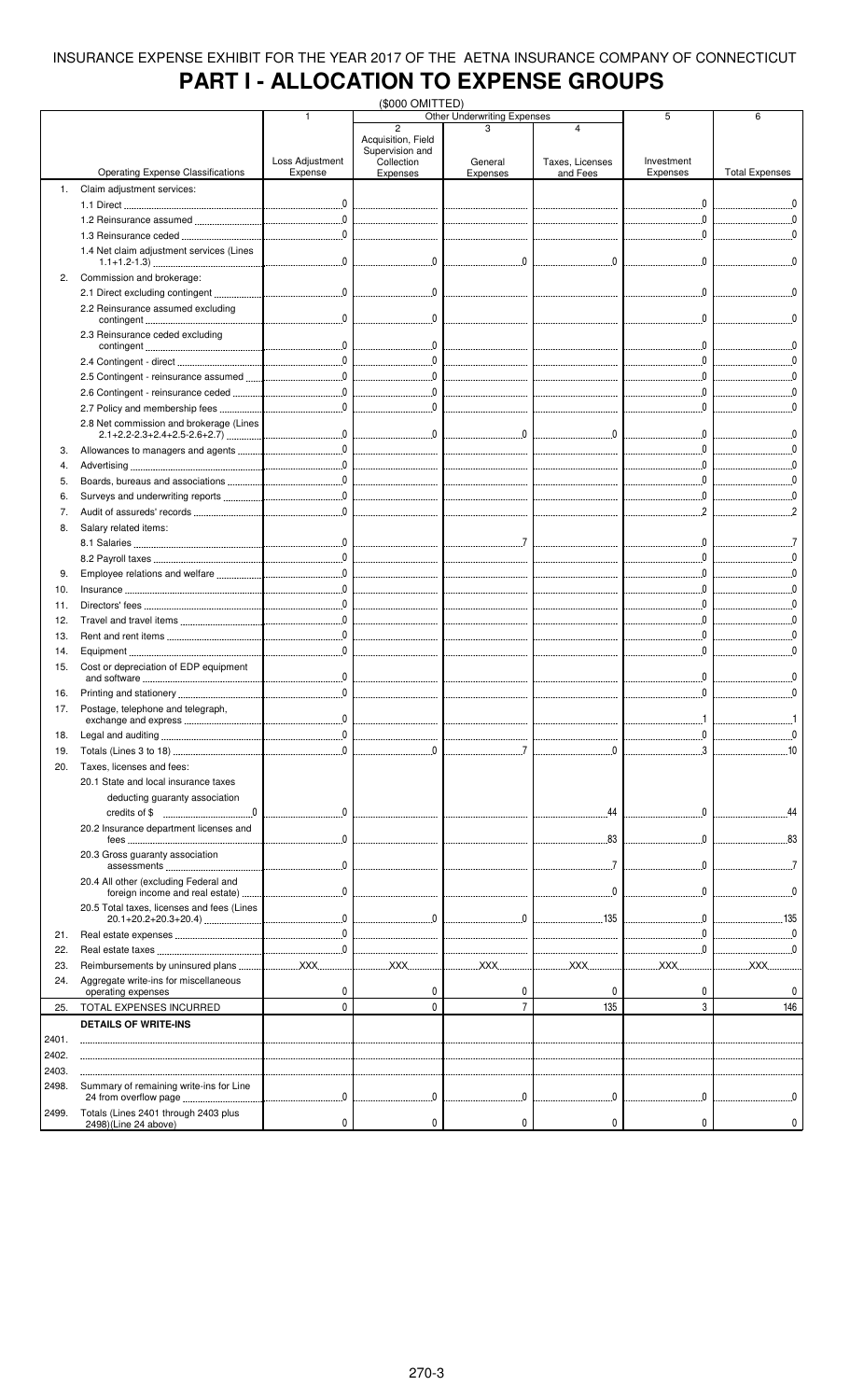# **PART II - ALLOCATION TO LINES OF BUSINESS NET OF REINSURANCE**

PREMIUMS, LOSSES, EXPENSES, RESERVES AND PROFITS AND PERCENTAGES TO PREMIUMS EARNED FOR BUSINESS NET OF REINSURANCE (\$000 OMITTED)

|            |                                                                  |                                     |                        |                                          |                        |                               | ושם הזוזויט טטטש<br>Loss Adjustment Expense |                        | <b>Loss Adjustment Expense</b> |                                                 |            |                     |            |                          |              |                                                 |            |                        |            |                                     |                     |                  |                  |
|------------|------------------------------------------------------------------|-------------------------------------|------------------------|------------------------------------------|------------------------|-------------------------------|---------------------------------------------|------------------------|--------------------------------|-------------------------------------------------|------------|---------------------|------------|--------------------------|--------------|-------------------------------------------------|------------|------------------------|------------|-------------------------------------|---------------------|------------------|------------------|
|            |                                                                  | Premiums Written<br>(Pg. 8, Pt. 1B, |                        | <b>Premiums Earned</b><br>(Pg. 6, Pt. 1, |                        | Dividends to<br>Policyholders |                                             | <b>Incurred Loss</b>   |                                | Defense and Cost<br><b>Containment Expenses</b> |            | Adjusting and Other |            | <b>Unpaid Losses</b>     |              | Defense and Cost<br><b>Containment Expenses</b> |            | Adjusting and Other    |            | <b>Unearned Premium</b><br>Reserves |                     |                  |                  |
|            |                                                                  | Col. 6)                             |                        | Col. 4)                                  |                        | (Pq. 4, Line 17)              |                                             | (Pg. 9, Pt. 2, Col. 7) |                                | Incurred                                        |            | Expenses Incurred   |            | (Pg. 10, Pt. 2A, Col. 8) |              | Unpaid                                          |            | <b>Expenses Unpaid</b> |            | (Pg. 7, Pt. 1A, Col. 5)             |                     | Agents' Balances |                  |
|            |                                                                  | Amount                              | $\overline{2}$<br>$\%$ | -3<br>Amount                             | $\overline{4}$<br>$\%$ | 5<br>Amount                   | 6<br>$\%$                                   | Amount                 | 8<br>$\frac{1}{2}$             | 9<br>Amount                                     | 10<br>%    | 11<br>Amount        | 12<br>%    | 13<br>Amount             | 14<br>%      | 15<br>Amount                                    | 16<br>%    | 17<br>Amount           | 18<br>%    | 19<br>Amount                        | 20<br>$\frac{1}{2}$ | 21<br>Amount     | 22<br>$\%$       |
|            |                                                                  |                                     | XXX.                   |                                          | 100.0                  |                               | 0.0                                         | $\sqrt{ }$             | 0.0                            |                                                 | 0.0        |                     | 0.0        | $\sqrt{ }$               | .0.0         |                                                 | 0.0        |                        | 0.0        |                                     | 0.0                 |                  | .0.0             |
| 2.1        | <b>Allied Lines</b>                                              |                                     | XXX.                   |                                          | 100.0                  |                               | 0.0                                         |                        | 0.0                            |                                                 | 0.0        |                     | 0.0        |                          | .0.0         |                                                 | 0.0        |                        | 0.0        |                                     | .0.0                |                  | .0.0             |
| 2.2        | Multiple Peril Crop.                                             |                                     | XXX                    |                                          | 100.0                  |                               | 0.0                                         |                        | 0.0                            |                                                 | 0.0        |                     | 0.0        |                          | 0.0          |                                                 | 0.0        |                        | 0.0        |                                     | 0.0                 |                  | 0.0              |
| 2.3        | Federal Flood                                                    |                                     | XXX.                   |                                          | 100.0                  |                               | .0.0                                        |                        | 0.0                            |                                                 | 0.0        |                     | 0.0        |                          | 0.0          |                                                 | 0.0        |                        | 0.0        |                                     | 0.0                 |                  | 0.0              |
| 2.4        | Private Crop.                                                    |                                     | XXX.                   |                                          | .100.0                 |                               | 0.0                                         |                        | 0.0                            |                                                 | 0.0        |                     | 0.0        |                          | 0.0          |                                                 | 0.0        |                        | 0.0        |                                     | .0.0                |                  | .0.0             |
| 2.5        | Private Flood                                                    |                                     | XXX.                   |                                          | .100.0                 |                               | .0.0                                        |                        | $0.0$ .                        |                                                 | 0.0        |                     | 0.0        |                          | .0.0         |                                                 | 0.0        |                        | 0.0        |                                     | .0.0                |                  | .0.0             |
| 3.         | Farmowners Multiple Peril                                        |                                     | XXX.                   |                                          | .100.0                 |                               | .0.0                                        |                        | $0.0$ .                        |                                                 | 0.0        |                     | 0.0        | $\Omega$                 | .0.0         |                                                 | 0.0        |                        | 0.0        |                                     | .0.0                |                  | .0.0             |
| 4          | Homeowners Multiple Peril                                        |                                     | XXX.                   |                                          | .100.0                 |                               | 0.0                                         |                        | 0.0                            |                                                 | 0.0        |                     | 0.0        | $\sqrt{ }$               | .0.0         |                                                 | 0.0        |                        | 0.0        |                                     | .0.0                |                  | .0.0             |
| 5.1        | Commercial Multiple Peril (Non-<br>Liability Portion)            | - 0                                 | XXX.                   | $\Omega$                                 | .100.0                 |                               | .0.0                                        |                        | 0.0                            |                                                 | 0.0        |                     | 0.0        | $\Omega$                 | .0.0         |                                                 | $0.0$ .    |                        | 0.0        |                                     | .0.0                |                  | .0.0             |
| 5.2        | Commercial Multiple Peril (Liability                             |                                     |                        |                                          |                        |                               |                                             |                        |                                |                                                 |            |                     |            |                          |              |                                                 |            |                        |            |                                     |                     |                  |                  |
|            | Portion)                                                         |                                     | XXX                    |                                          | 100.0                  |                               | .0.0                                        |                        | 0.0                            |                                                 | 0.0        |                     | 0.0        |                          | .0.0         |                                                 | 0.0        |                        | 0.0        |                                     | .0.0                |                  | 0.0              |
| 6.         | Mortgage Guaranty                                                |                                     | XXX                    |                                          | 100.0                  |                               | 0.0                                         |                        | 0.0                            |                                                 | 0.0        |                     | 0.0        | $\sqrt{ }$               | 0.0          |                                                 | 0.0        |                        | 0.0        |                                     | 0.0                 |                  | .0.0             |
| 8.         | Ocean Marine                                                     |                                     | XXX                    | $\Omega$<br>$\sqrt{ }$                   | .100.0                 |                               | .0.0                                        |                        | 0.0                            |                                                 | 0.0        |                     | 0.0        | $\Omega$                 | .0.0         |                                                 | 0.0        |                        | 0.0        |                                     | .0.0                |                  | 0.0              |
| 9          | Inland Marine                                                    |                                     | XXX.                   | $\sqrt{ }$                               | .100.0                 |                               | .0.0                                        |                        | $0.0$ .                        |                                                 | 0.0        |                     | 0.0        | $\Omega$<br>$\Omega$     | .0.0         |                                                 | $0.0$ .    |                        | 0.0        |                                     | .0.0                |                  | .0.0             |
| 10.        | Financial Guaranty.                                              |                                     | XXX.                   |                                          | .100.0<br>.100.0       |                               | .0.0                                        |                        | $0.0$ .<br>0.0                 |                                                 | 0.0<br>0.0 |                     | 0.0        | $\sqrt{ }$               | .0.0<br>.0.0 |                                                 | 0.0<br>0.0 |                        | 0.0<br>0.0 |                                     | .0.0                |                  | .0.0             |
| 11.        | Medical Professional Liability                                   |                                     | XXX.                   |                                          | 100.0                  |                               | .0.0<br>.0.0                                |                        | .0.0                           |                                                 | 0.0        |                     | 0.0<br>0.0 | $\Omega$                 | .0.0         |                                                 | 0.0        |                        | 0.0        |                                     | .0.0<br>.0.0        |                  | .0.0<br>.0.0     |
| 12.        | Earthquake                                                       |                                     | XXX.<br>XXX.           |                                          | 100.0                  |                               | 0.0                                         |                        | 0.0                            |                                                 | 0.0        |                     | 0.0        | $\overline{0}$           | .0.0         |                                                 | 0.0        |                        | 0.0        |                                     | .0.0                |                  | .0.0             |
| 13.        | Group A&H (See Interrogatory 1)                                  |                                     |                        |                                          | 100.0                  |                               | 0.0                                         |                        | 0.0                            |                                                 | 0.0        |                     | 0.0        | $\sqrt{ }$               | 0.0          |                                                 | 0.0        |                        | 0.0        |                                     | 0.0                 |                  | 0.0              |
| 14.        | Credit A&H                                                       |                                     | XXX                    |                                          | 100.0                  |                               | .0.0                                        |                        | 0.0                            |                                                 | 0.0        |                     | 0.0        | - 0                      | .0.0         |                                                 | 0.0        |                        | 0.0        |                                     | .0.0                |                  | .0.0             |
| 15.<br>16. | Other A&H (See Interrogatory 1)<br>Workers' Compensation         |                                     | XXX.<br>XXX            |                                          | 100.0                  |                               | 0.0                                         |                        | 0.0                            |                                                 | 0.0        |                     | 0.0        | $\Omega$                 | 0.0          |                                                 | 0.0        |                        | 0.0        |                                     | 0.0                 |                  | 0.0              |
| 17.1       | Other Liability - Occurrence                                     |                                     | XXX.                   | n                                        | .100.0                 |                               | .0.0                                        | $\Omega$               | $0.0$ .                        |                                                 | 0.0        |                     | 0.0        | $\Omega$                 | .0.0         |                                                 | 0.0        |                        | 0.0        |                                     | .0.0                |                  | .0.0             |
| 17.2       | Other Liability - Claims-Made                                    |                                     | XXX.                   |                                          | 100.0                  |                               | .0.0                                        |                        | 0.0                            |                                                 | 0.0        |                     | 0.0        | $\Omega$                 | .0.0         |                                                 | 0.0        |                        | 0.0        |                                     | .0.0                |                  | .0.0             |
| 17.3       | Excess Workers' Compensation                                     |                                     | XXX.                   |                                          | 100.0                  |                               | .0.0                                        |                        | 0.0                            |                                                 | 0.0        |                     | 0.0        | $\Omega$                 | .0.0         |                                                 | 0.0        |                        | 0.0        |                                     | .0.0                |                  | .0.0             |
| 18.        | Products Liability                                               |                                     | XXX.                   |                                          | 100.0                  |                               | .0.0                                        |                        | .0.0                           |                                                 | 0.0        |                     | 0.0        | $\overline{0}$           | .0.0         |                                                 | 0.0        |                        | 0.0        |                                     | .0.0                |                  | .0.0             |
| 19.1, 19.2 | Private Passenger Auto Liability                                 |                                     | XXX.                   |                                          | 100.0                  |                               | 0.0                                         | (18)                   | 0.0                            |                                                 | 0.0        |                     | 0.0        | .228                     | .0.0         |                                                 | 0.0        |                        | 0.0        |                                     | .0.0                |                  | .0.0             |
| 19.3, 19.4 | <b>Commercial Auto Liability</b>                                 | - 0                                 | XXX                    |                                          | 100.0                  |                               | 0.0                                         |                        | 0.0                            |                                                 | 0.0        |                     | 0.0        | $\overline{0}$           | .0.0         |                                                 | 0.0        |                        | 0.0        |                                     | .0.0                |                  | .0.0             |
| 21.1       | Private Passenger Auto Physical                                  |                                     |                        |                                          |                        |                               |                                             |                        |                                |                                                 |            |                     |            |                          |              |                                                 |            |                        |            |                                     |                     |                  |                  |
|            | Damage                                                           | $\Omega$                            | XXX.                   |                                          | 100.0                  |                               | .0.0                                        |                        | 0.0                            |                                                 | 0.0        |                     | 0.0        | $\Omega$                 | .0.0         |                                                 | 0.0        |                        | 0.0        |                                     | .0.0                |                  | 0.0              |
| 21.2       | Commercial Auto Physical Damage                                  |                                     | XXX.                   |                                          | 100.0                  |                               | 0.0                                         |                        | .0.0                           |                                                 | 0.0        |                     | 0.0        |                          | 0.0          |                                                 | 0.0        |                        | 0.0        |                                     | 0.0                 |                  | 0.0              |
| 22.        | Aircraft (all perils)                                            |                                     | XXX.                   |                                          | 100.0                  |                               | 0.0                                         |                        | 0.0                            |                                                 | 0.0        |                     | 0.0        | $\overline{0}$           | 0.0          |                                                 | 0.0        |                        | 0.0        |                                     | 0.0                 |                  | .0.0             |
| 23.        | Fidelity                                                         |                                     | XXX.                   |                                          | .100.0                 |                               | .0.0                                        |                        | 0.0                            |                                                 | 0.0        |                     | 0.0        | $\Omega$                 | .0.0         |                                                 | 0.0        |                        | .0.0       |                                     | .0.0                |                  | .0.0             |
| 24.        | Surety.                                                          |                                     | XXX                    |                                          | 100.0                  |                               | .0.0                                        |                        | 0.0                            |                                                 | 0.0        |                     | 0.0        | 0                        | .0.0         |                                                 | 0.0        |                        | 0.0        |                                     | .0.0                |                  | 0.0              |
| 26.        | Burglary and Theft                                               |                                     | XXX                    |                                          | 100.0                  |                               | 0.0                                         |                        | 0.0                            |                                                 | 0.0        |                     | 0.0        | $\sqrt{ }$               | 0.0          |                                                 | 0.0        |                        | 0.0        |                                     | 0.0                 |                  | .0.0             |
| 27.        | Boiler and Machinery                                             |                                     | XXX.                   | $\sqrt{ }$                               | .100.0                 |                               | .0.0                                        |                        | 0.0.                           |                                                 | 0.0        |                     | 0.0        | $\overline{0}$           | .0.0         |                                                 | 0.0        |                        | 0.0        |                                     | .0.0                |                  | .0.0             |
| 28.        | Credit                                                           |                                     | XXX.                   |                                          | 100.0                  |                               | .0.0                                        |                        | $0.0$ .                        |                                                 | $0.0$ .    |                     | 0.0        | $\Omega$                 | .0.0         |                                                 | $0.0$ .    |                        | 0.0        |                                     | 0.0                 |                  | .0.0             |
| 29.        | International                                                    |                                     | XXX.                   |                                          | 100.0                  |                               | 0.0                                         |                        | .0.0                           |                                                 | 0.0        |                     | 0.0        | $\sqrt{ }$               | .0.0         |                                                 | 0.0        |                        | 0.0        |                                     | .0.0                |                  | .0.0             |
| 30.        | Warranty                                                         |                                     | XXX.                   |                                          | .100.0                 |                               | 0.0                                         |                        | .0.0                           |                                                 | 0.0        |                     | 0.0        | $\Omega$                 | .0.0         |                                                 | 0.0        |                        | 0.0        |                                     | .0.0                |                  | 0.0              |
|            | 31, 32, 33 Reinsurance - Nonproportional<br>Assumed              | $\sqrt{ }$                          | XXX.                   |                                          | .100.0                 |                               | 0.0                                         |                        | 0.0                            |                                                 | 0.0.       |                     | 0.0        | $\Omega$                 | .0.0         |                                                 | 0.0        |                        | 0.0        |                                     | .0.0                |                  | .0.0             |
| 34.        | Aggregate write-ins for Other Lines<br>of Business               | $\Omega$                            | <b>XXX</b>             | $\Omega$                                 | 100.0                  | $\Omega$                      | 0.0                                         | $\overline{0}$         | 0.0                            | $\Omega$                                        | 0.0        | $\Omega$            | 0.0        | $\overline{0}$           | 0.0          | $\mathbf{0}$                                    | 0.0        | $\Omega$               | 0.0        |                                     | 0.0                 | $\Omega$         | 0.0              |
| 35.        | TOTAL (Lines 1 through 34)                                       | $\Omega$                            | <b>XXX</b>             | $\Omega$                                 | 100.0                  | $\Omega$                      | 0.0                                         | (18)                   | 0.0                            | $\overline{0}$                                  | 0.0        | $\overline{0}$      | 0.0        | 228                      | 0.0          | $\mathbf{0}$                                    | 0.0        | $\overline{0}$         | 0.0        | $\Omega$                            | 0.0                 | $\Omega$         | $\overline{0.0}$ |
|            | <b>DETAILS OF WRITE-INS</b>                                      |                                     |                        |                                          |                        |                               |                                             |                        |                                |                                                 |            |                     |            |                          |              |                                                 |            |                        |            |                                     |                     |                  |                  |
| 3401.      |                                                                  |                                     | XXX.                   |                                          |                        |                               |                                             |                        |                                |                                                 |            |                     |            |                          |              |                                                 |            |                        |            |                                     |                     |                  |                  |
| 3402.      |                                                                  |                                     | $\mathsf{XXX}$ .       |                                          |                        |                               |                                             |                        |                                |                                                 |            |                     |            |                          |              |                                                 |            |                        |            |                                     |                     |                  |                  |
| 3403.      |                                                                  |                                     | XXX.                   |                                          |                        |                               |                                             |                        |                                |                                                 |            |                     |            |                          |              |                                                 |            |                        |            |                                     |                     |                  |                  |
| 3498.      | Summary of remaining write-ins for<br>Line 34 from overflow page | $\Omega$                            | XXX                    |                                          | .100.0                 | $\Omega$                      | .0.0                                        |                        | 0.0                            |                                                 | 0.0        |                     | .0.0       | $\Omega$                 | .0.0         | $\Omega$                                        | 0.0        | $\Omega$               | .0.0       |                                     | .0.0                |                  | 0.0              |
| 3499.      | Totals (Lines 3401 thru 3403 plus<br>3498)(Line 34 above)        | $\Omega$                            | <b>XXX</b>             | $\mathbf{0}$                             | 100.0                  | $\mathbf 0$                   | 0.0                                         | $\mathbf{0}$           | 0.0                            | $\mathbf{0}$                                    | 0.0        | $\mathbf{0}$        | 0.0        | $\mathbf{0}$             | 0.0          | $\mathbf{0}$                                    | 0.0        | $\mathbf{0}$           | 0.0        |                                     | 0.0                 | $\mathbf{0}$     | 0.0              |
|            |                                                                  |                                     |                        |                                          |                        |                               |                                             |                        |                                |                                                 |            |                     |            |                          |              |                                                 |            |                        |            |                                     |                     |                  |                  |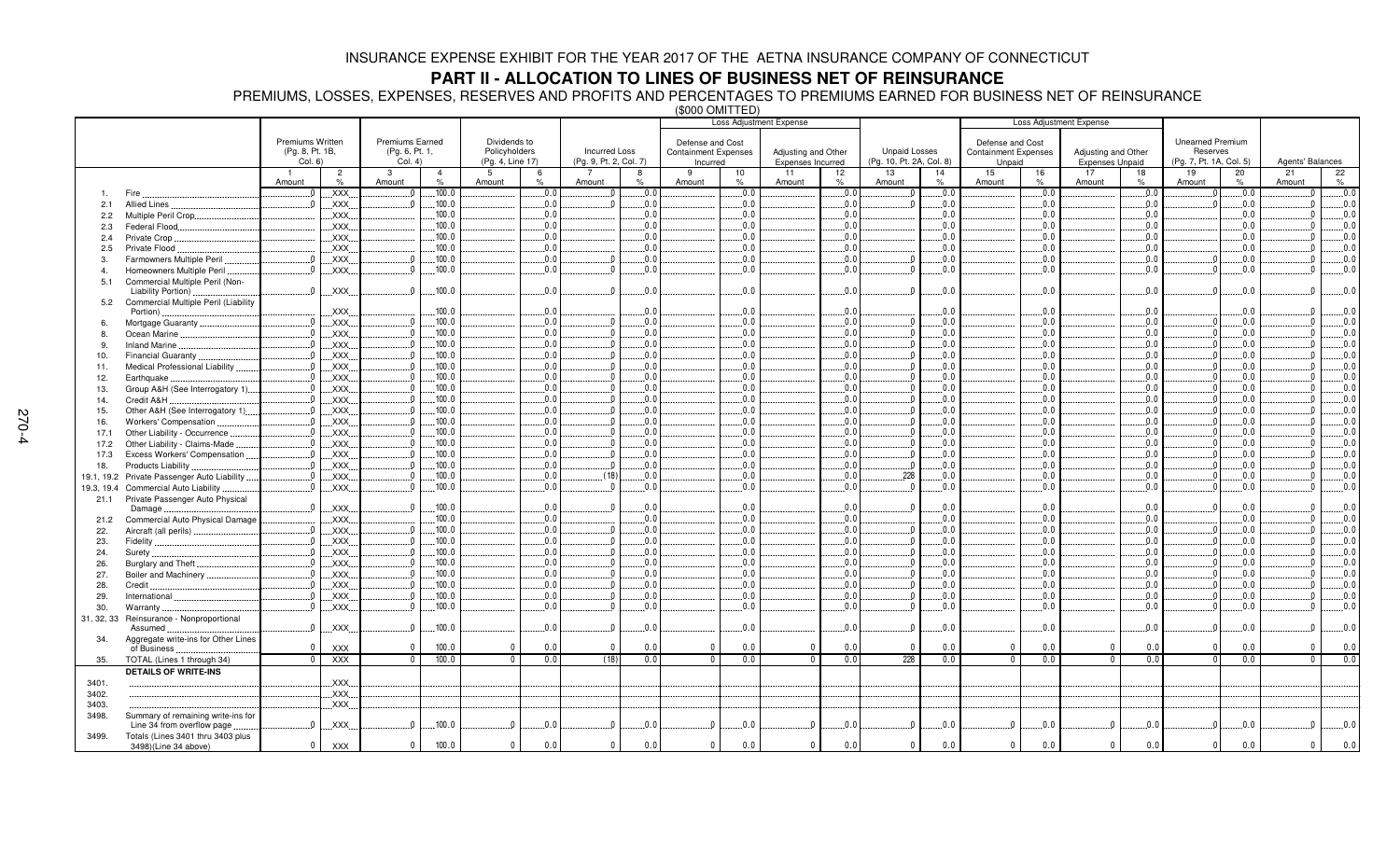**PART II - ALLOCATION TO LINES OF BUSINESS NET OF REINSURANCE (Continued)** PREMIUMS, LOSSES, EXPENSES, RESERVES AND PROFITS AND PERCENTAGES TO PREMIUMS EARNED FOR BUSINESS NET OF REINSURANCE

(\$000 OMITTED)

|              |                                                                                                                                                                                             |                               |           |                   |                     | Other Underwriting Expenses |                     |                              |                         |             |                        |           |                           |              |                        |            |                         |                     |                                   |
|--------------|---------------------------------------------------------------------------------------------------------------------------------------------------------------------------------------------|-------------------------------|-----------|-------------------|---------------------|-----------------------------|---------------------|------------------------------|-------------------------|-------------|------------------------|-----------|---------------------------|--------------|------------------------|------------|-------------------------|---------------------|-----------------------------------|
|              |                                                                                                                                                                                             |                               |           |                   |                     | Other Acquisitions, Field   |                     |                              |                         |             |                        |           |                           |              | Profit or Loss         |            |                         |                     |                                   |
|              |                                                                                                                                                                                             |                               |           | Taxes, Licenses & |                     | Supervision, and Collection |                     |                              | Other Income Less Other |             |                        |           | Investment Gain           |              | Excluding              |            |                         |                     |                                   |
|              |                                                                                                                                                                                             | Commission and Brokerage      |           | Fees Incurred     |                     | <b>Expenses Incurred</b>    |                     |                              | Expenses                |             | Pre-Tax Profit or Loss |           | on Funds                  |              | <b>Investment Gain</b> |            | <b>Investment Gain</b>  |                     |                                   |
|              |                                                                                                                                                                                             | <b>Expenses Incurred</b>      |           | (IEE Pt. 1, Line  |                     | (IEE Pt. 1, Line 25)        |                     | General Expenses Incurred    | (Pg. 4, Line 15         |             | <b>Excluding All</b>   |           | Attributable to Insurance |              | Attributable to        |            | Attributable to         |                     |                                   |
|              |                                                                                                                                                                                             | (IEE Pt. 1, Line 2.8, Col. 2) |           | 20.5, Col. 4)     |                     | minus 2.8 Col. 2)           |                     | (IEE Pt. 1, Line 25, Col. 3) | minus Line 5)           |             | Investment Gain        |           | Transactions              |              | Capital and Surplus    |            | Capital and Surplus     |                     | <b>Total Profit or Loss</b>       |
|              |                                                                                                                                                                                             | 23                            | 24        | 25                | 26<br>$\frac{9}{6}$ | 27                          | 28<br>$\frac{1}{2}$ | 29<br>30<br>$\%$             | 31                      | 32          | 33                     | 34        | 35                        | 36           | 37                     | 38<br>$\%$ | 39                      | 40<br>$\frac{1}{2}$ | 41<br>42                          |
| $\mathbf{1}$ | Fire                                                                                                                                                                                        | Amount                        | %<br>0.0. | Amount            | 0.0                 | Amount                      | .0.0                | Amount<br>0.0                | Amount                  | $\%$<br>0.0 | Amount                 | %<br>.0.0 | Amount                    | $\%$<br>.0.0 | Amount                 | 0.0.       | Amount<br>$\Omega$      | .0.0                | Amount<br>$\%$<br>0.0<br>$\Omega$ |
| 2.1          | <b>Allied Lines</b>                                                                                                                                                                         |                               | 0.0       |                   | 0.0                 |                             | 0.0                 | .0.0                         |                         | 0.0         |                        | .0.0      |                           | .0.0         |                        | 0.0        |                         | .0.0                | 0.0<br>$\Omega$                   |
| 2.2          | Multiple Peril Crop                                                                                                                                                                         |                               | 0.0       |                   | 0.0                 |                             | 0.0                 | 0.0                          |                         | 0.0         |                        | .0.0      |                           | 0.0          |                        | 0.0        |                         | .0.0                | 0.0<br>$\mathbf{0}$               |
| 2.3          | Federal Flood.                                                                                                                                                                              |                               | $0.0$ .   |                   | 0.0                 |                             | 0.0                 | 0.0                          |                         | 0.0         |                        | .0.0      |                           | 0.0          |                        | 0.0        | $\Omega$                | .0.0                | 0.0<br>$\Omega$                   |
| 2.4.         | Private Crop                                                                                                                                                                                |                               | 0.0       |                   | 0.0                 |                             | 0.0                 | 0.0                          |                         | 0.0         | $\sqrt{ }$             | 0.0       |                           | 0.0          |                        | 0.0        | $\sqrt{ }$              | 0.0                 | 0.0<br>$\Omega$                   |
| 2.5          | Private Flood                                                                                                                                                                               |                               | 0.0       |                   | 0.0                 |                             | 0.0                 | 0.0                          |                         | 0.0         |                        | .0.0      |                           | 0.0          |                        | 0.0        |                         | 0.0                 | 0.0<br>$\Omega$                   |
| 3.           | Farmowners Multiple Peril                                                                                                                                                                   |                               | 0.0       |                   | 0.0                 |                             | 0.0                 | .0.0                         |                         | 0.0         | $\Omega$               | .0.0      |                           | 0.0          |                        | 0.0        | - 0                     | .0.0                | 0.0<br>$\Omega$                   |
| $\mathbf{4}$ | Homeowners Multiple Peril                                                                                                                                                                   |                               | 0.0       |                   | 0.0                 |                             | 0.0                 | .0.0                         |                         | 0.0         |                        | .0.0      |                           | .0.0         |                        | 0.0        |                         | .0.0                | 0.0<br>$\Omega$                   |
| 5.1          | Commercial Multiple Peril (Non-                                                                                                                                                             |                               |           |                   |                     |                             |                     |                              |                         |             |                        |           |                           |              |                        |            |                         |                     |                                   |
|              | Liability Portion)                                                                                                                                                                          |                               | .0.0      |                   | 0.0                 |                             | .0.0                | .0.0                         |                         | 0.0         | $\Omega$               | .0.0      |                           | 0.0          |                        | 0.0        |                         | .0.0                | 0.0<br>$\Omega$                   |
| 5.2          | Commercial Multiple Peril (Liability                                                                                                                                                        |                               |           |                   |                     |                             |                     |                              |                         |             |                        |           |                           |              |                        |            |                         |                     |                                   |
|              | Portion).                                                                                                                                                                                   |                               | 0.0       |                   | 0.0                 |                             | .0.0                | 0.0                          |                         | 0.0         |                        | .0.0      |                           | .0.0         |                        | 0.0        |                         | .0.0                | .0.0<br>$\Omega$                  |
| 6.           | Mortgage Guaranty                                                                                                                                                                           |                               | 0.0       |                   | 0.0                 |                             | .0.0                | .0.0                         |                         | 0.0         |                        | .0.0      |                           | .0.0         |                        | 0.0        |                         | .0.0                | 0.0<br>$\Omega$                   |
| 8.           | Ocean Marine.                                                                                                                                                                               |                               | 0.0       |                   | 0.0                 |                             | 0.0                 | 0.0                          |                         | 0.0         | - 0                    | .0.0      |                           | 0.0          | - 0                    | 0.0        | - 0                     | 0.0                 | 0.0<br>$\Omega$                   |
| 9.           | Inland Marine                                                                                                                                                                               |                               | 0.0       | .135              | 0.0                 |                             | 0.0                 | 0.0                          |                         | 0.0         | (142)                  | .0.0      |                           | 0.0          | (142)                  | 0.0        |                         | 0.0                 | (142)<br>0.0                      |
| 10.          | Financial Guaranty.                                                                                                                                                                         |                               | 0.0       |                   | 0.0                 |                             | 0.0                 | 0.0                          |                         | 0.0         | - 0                    | .0.0      |                           | 0.0          |                        | 0.0        |                         | .0.0                | 0.0<br>$\Omega$                   |
| 11.          | Medical Professional Liability.                                                                                                                                                             |                               | 0.0       |                   | 0.0                 |                             | 0.0                 | .0.0                         |                         | 0.0         |                        | 0.0       |                           | 0.0          |                        | 0.0        |                         | 0.0                 | 0.0<br>$\Omega$                   |
| 12.          | Earthquake                                                                                                                                                                                  |                               | $0.0$ .   |                   | 0.0                 |                             | 0.0                 | .0.0                         |                         | 0.0         | $\Omega$               | .0.0      |                           | .0.0         | - 0                    | 0.0        | $\sqrt{ }$              | .0.0                | 0.0<br>$\mathbf{0}$               |
| 13.          | Group A&H (See Interrogatory 1)                                                                                                                                                             |                               | 0.0       |                   | 0.0                 |                             | 0.0                 | .0.0                         |                         | 0.0         |                        | .0.0      |                           | .0.0         |                        | 0.0        |                         | .0.0                | 0.0<br>$\Omega$                   |
| 14.          | Credit A&H                                                                                                                                                                                  |                               | 0.0       |                   | 0.0                 |                             | 0.0                 | .0.0                         |                         | 0.0         |                        | .0.0      |                           | .0.0         |                        | 0.0        |                         | .0.0                | 0.0<br>$\Omega$                   |
| 15.          | Other A&H (See Interrogatory 1)                                                                                                                                                             |                               | 0.0       |                   | 0.0                 |                             | 0.0                 | 0.0                          |                         | 0.0         |                        | .0.0      |                           | 0.0          |                        | 0.0        | $\sqrt{ }$              | .0.0                | 0.0<br>$\Omega$                   |
| 16.          | <b>Workers' Compensation</b>                                                                                                                                                                |                               | 0.0       |                   | 0.0                 |                             | 0.0                 | 0.0                          |                         | 0.0         | $\Omega$               | .0.0      |                           | 0.0          |                        | 0.0        |                         | 0.0                 | 0.0<br>$\Omega$                   |
| 17.1         | Other Liability - Occurrence                                                                                                                                                                |                               | 0.0       |                   | 0.0                 |                             | 0.0                 | 0.0                          |                         | 0.0         |                        | .0.0      |                           | .0.0         |                        | 0.0        | $\Omega$                | .0.0                | 0.0<br>$\mathbf{0}$               |
| 17.2         | Other Liability - Claims-Made                                                                                                                                                               |                               | 0.0       |                   | 0.0                 |                             | .0.0                | .0.0                         |                         | 0.0         |                        | .0.0      |                           | .0.0         |                        | 0.0        |                         | .0.0                | 0.0<br>$\Omega$                   |
| 17.3         | Excess Workers' Compensation.                                                                                                                                                               |                               | 0.0       |                   | 0.0                 |                             | 0.0                 | 0.0                          |                         | 0.0         | $\Omega$               | .0.0      |                           | 0.0          |                        | 0.0        | - 0                     | .0.0                | 0.0<br>$\Omega$                   |
| 18.          | Products Liability                                                                                                                                                                          |                               | 0.0       |                   | 0.0                 |                             | 0.0                 | .0.0                         |                         | 0.0         |                        | .0.0      |                           | .0.0         |                        | 0.0.       |                         | .0.0                | 0.0<br>$\Omega$                   |
| 19.1, 19.2   | Private Passenger Auto Liability.                                                                                                                                                           |                               | $0.0$ .   |                   | 0.0                 |                             | .0.0                | .0.0                         |                         | 0.0         | .18                    | .0.0      |                           | .0.0         | .25                    | 0.0        | 427                     | .0.0                | .452<br>0.0                       |
| 19.3, 19.4   | Commercial Auto Liability                                                                                                                                                                   |                               | 0.0       |                   | 0.0                 |                             | 0.0                 | 0.0                          |                         | 0.0         |                        | .0.0      |                           | 0.0          | - 0                    | 0.0        | $\sqrt{ }$              | 0.0                 | 0.0<br>$\Omega$                   |
| 21.1         | Private Passenger Auto Physical                                                                                                                                                             |                               | 0.0       |                   | $0.0$ .             |                             | 0.0                 | .0.0                         |                         | 0.0         |                        | .0.0      |                           | .0.0         |                        | 0.0        |                         | .0.0                | $\Omega$<br>.0.0                  |
| 21.2         | Damage<br>Commercial Auto Physical Damage                                                                                                                                                   |                               | 0.0       |                   | 0.0                 |                             | 0.0                 | 0.0                          |                         | 0.0         |                        | .0.0      |                           | 0.0          |                        | 0.0        |                         | 0.0                 | 0.0<br>$\Omega$                   |
| 22.          | Aircraft (all perils)                                                                                                                                                                       |                               | 0.0       |                   | 0.0                 |                             | 0.0                 | 0.0                          |                         | 0.0         | $\sqrt{ }$             | .0.0      |                           | 0.0          |                        | 0.0        | $\sqrt{ }$              | 0.0                 | 0.0<br>$\Omega$                   |
| 23.          | Fidelity                                                                                                                                                                                    |                               | 0.0       |                   | 0.0                 |                             | 0.0                 | 0.0                          |                         | 0.0         |                        | .0.0      |                           | 0.0          |                        | 0.0        | $\overline{0}$          | 0.0                 | 0.0<br>$\Omega$                   |
| 24.          | Surety.                                                                                                                                                                                     |                               | 0.0       |                   | 0.0                 |                             | 0.0                 | 0.0                          |                         | 0.0         |                        | .0.0      |                           | 0.0          |                        | 0.0        |                         | .0.0                | 0.0<br>$\Omega$                   |
| 26.          | Burglary and Theft                                                                                                                                                                          |                               | 0.0       |                   | 0.0                 |                             | .0.0                | 0.0                          |                         | 0.0         |                        | .0.0      |                           | 0.0          |                        | 0.0        | $\Omega$                | .0.0                | 0.0<br>$\Omega$                   |
| 27.          | Boiler and Machinery                                                                                                                                                                        |                               | 0.0       |                   | 0.0                 |                             | .0.0                | .0.0                         |                         | 0.0         |                        | .0.0      |                           | .0.0         |                        | 0.0        |                         | .0.0                | 0.0<br>$\Omega$                   |
| 28.          | Credit                                                                                                                                                                                      |                               | $0.0$ .   |                   | 0.0                 |                             | 0.0                 | .0.0                         |                         | 0.0         |                        | .0.0      |                           | .0.0         |                        | 0.0        |                         | .0.0                | 0.0<br>$\Omega$                   |
| 29.          | International                                                                                                                                                                               |                               | 0.0       |                   | 0.0                 |                             | 0.0                 | .0.0                         |                         | 0.0         |                        | .0.0      |                           | .0.0         |                        | 0.0        |                         | .0.0                | 0.0<br>$\Omega$                   |
| 30.          | Warranty                                                                                                                                                                                    |                               | 0.0       |                   | 0.0                 |                             | 0.0                 | 0.0                          |                         | 0.0         | - 0                    | .0.0      |                           | 0.0          |                        | 0.0        | $\Omega$                | .0.0                | 0.0<br>$\mathbf{0}$               |
|              | 31, 32, 33 Reinsurance - Nonproportional                                                                                                                                                    |                               |           |                   |                     |                             |                     |                              |                         |             |                        |           |                           |              |                        |            |                         |                     |                                   |
|              | Assumed                                                                                                                                                                                     |                               | 0.0       |                   | 0.0                 |                             | 0.0                 | 0.0                          |                         | 0.0         | $\sqrt{ }$             | .0.0      |                           | 0.0          |                        | 0.0        | $\sqrt{ }$              | 0.0                 | 0.0<br>$\Omega$                   |
| 34.          | Aggregate write-ins for Other Lines                                                                                                                                                         |                               |           |                   |                     |                             |                     |                              |                         |             |                        |           |                           |              |                        |            |                         |                     |                                   |
|              | of Business                                                                                                                                                                                 |                               | 0.0       | - 0               | 0.0                 | $\mathbf 0$                 | 0.0                 | 0.0<br>$\mathbf{0}$          | $\mathbf{0}$            | 0.0         | $\mathbf{0}$           | 0.0       | $\Omega$                  | 0.0          | 0                      | 0.0        | $\overline{\mathbf{0}}$ | 0.0                 | 0.0<br>$\mathbf 0$                |
| 35.          | TOTAL (Lines 1 through 34)                                                                                                                                                                  |                               | 0.0       | 135               | 0.0                 | $\Omega$                    | 0.0                 | 0.0<br>$\overline{7}$        | $\mathbf{0}$            | 0.0         | (124)                  | 0.0       | <b>6</b>                  | 0.0          | (117)                  | 0.0        | 427                     | 0.0                 | 310<br>0.0                        |
|              | <b>DETAILS OF WRITE-INS</b>                                                                                                                                                                 |                               |           |                   |                     |                             |                     |                              |                         |             |                        |           |                           |              |                        |            |                         |                     |                                   |
| 3401.        |                                                                                                                                                                                             |                               |           |                   |                     |                             |                     |                              |                         |             |                        |           |                           |              |                        |            |                         |                     |                                   |
| 3402.        |                                                                                                                                                                                             |                               |           |                   |                     |                             |                     |                              |                         |             |                        |           |                           |              |                        |            |                         |                     |                                   |
| 3403.        |                                                                                                                                                                                             |                               |           |                   |                     |                             |                     |                              |                         |             |                        |           |                           |              |                        |            |                         |                     |                                   |
| 3498.        | Summary of remaining write-ins for<br>Line 34 from overflow page                                                                                                                            |                               | $0.0$ .   | $\sqrt{ }$        | .0.0                | $\Omega$                    | .0.0                | .0.0<br>$\Omega$             | $\Omega$                | 0.0         |                        | .0.0      |                           | .0.0         | 0                      | 0.0        |                         | .0.0                | .0.0<br>$\Omega$ .                |
| 3499.        | Totals (Lines 3401 thru 3403 plus                                                                                                                                                           |                               |           |                   |                     |                             |                     |                              |                         |             |                        |           |                           |              |                        |            |                         |                     |                                   |
|              | 3498)(Line 34 above)                                                                                                                                                                        |                               | 0.0       | $\Omega$          | 0.0                 | $\Omega$                    | 0.0                 | $\mathbf{0}$<br>0.0          | $\mathbf{0}$            | 0.0         |                        | 0.0       |                           | 0.0          | $\Omega$               | 0.0        | $\mathbf 0$             | 0.0                 | 0.0<br>$\mathbf 0$                |
|              | JOTE: THE ALLOCATION OF INVESTMENT INCOME FROM CAPITAL AND SURPLUS BY LINE OF BUSINESS MAY NOT ACCURATELY REFLECT THE PROFITABILITY OF A PARTICULAR LINE FOR USE IN THE RATE MAKING PROCESS |                               |           |                   |                     |                             |                     |                              |                         |             |                        |           |                           |              |                        |            |                         |                     |                                   |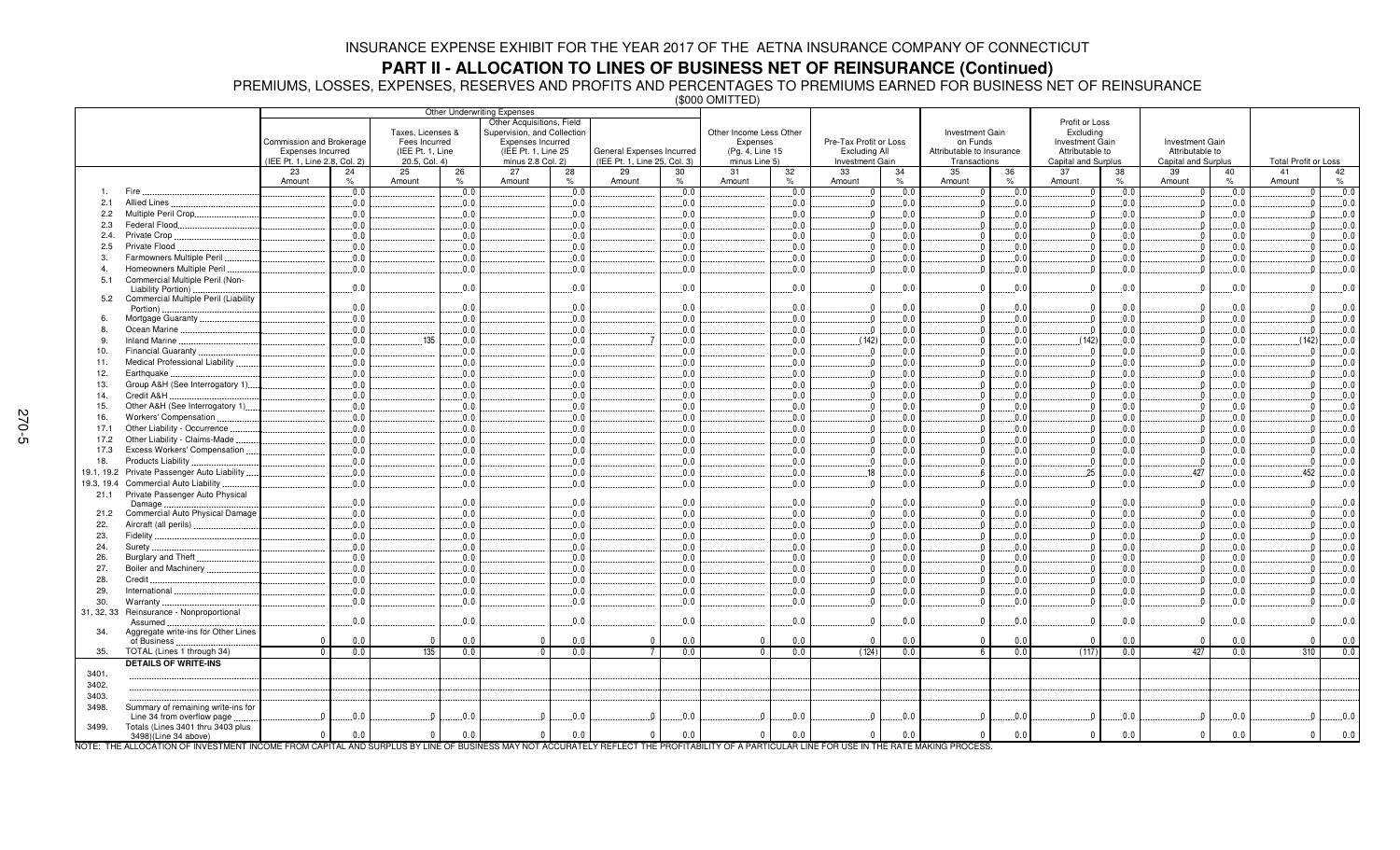## **PART III - ALLOCATION TO LINES OF DIRECT BUSINESS WRITTEN**

PREMIUMS, LOSSES, EXPENSES, RESERVES AND PROFITS, AND PERCENTAGES TO PREMIUMS EARNED FOR DIRECT BUSINESS WRITTEN (\$000 OMITTED)

|                |                                                        |                        |                |                          |                |                | Loss Adjustment Expense |                           |               |                             |      | <b>Loss Adjustment Expense</b> |                 |                                 |                             |         |                        |      |                         |      |                  |      |
|----------------|--------------------------------------------------------|------------------------|----------------|--------------------------|----------------|----------------|-------------------------|---------------------------|---------------|-----------------------------|------|--------------------------------|-----------------|---------------------------------|-----------------------------|---------|------------------------|------|-------------------------|------|------------------|------|
|                |                                                        |                        |                |                          |                | Dividends      |                         | Defense and Cost          |               |                             |      | Defense and Cost               |                 |                                 |                             |         |                        |      |                         |      |                  |      |
|                |                                                        | Premiums Written       |                | Premiums Earned          |                | to             |                         | <b>Incurred Loss</b>      |               | <b>Containment Expenses</b> |      | Adjusting and Other            |                 | <b>Unpaid Losses</b>            | <b>Containment Expenses</b> |         | Adjusting and Other    |      | <b>Unearned Premium</b> |      |                  |      |
|                |                                                        | Pg. 8, Pt. 1B, Col. 1) |                | Sch. T, Line 59, Col. 3) |                | Policyholders  |                         | (Sch. T, Line 59, Col. 6) |               | Incurred                    |      | Expenses Incurred              |                 | (Sch. T, Line 59, Col. 7)       | Unpaid                      |         | <b>Expenses Unpaid</b> |      | Reserves                |      | Agents' Balances |      |
|                |                                                        |                        | $\overline{2}$ | 3                        | $\overline{4}$ | 5              | -6                      |                           | 8             | -9                          | 10   | 11                             | 12 <sup>2</sup> | 13<br>14                        | 15                          | 16      | 17                     | 18   | 19                      | 20   | 21               | 22   |
|                |                                                        | Amount                 | %              | Amount                   | $\%$           | Amount         | $\frac{1}{2}$           | Amount                    | $\frac{9}{6}$ | Amount                      | $\%$ | Amount<br>$\%$                 |                 | $\%$<br>Amount                  | Amount                      | $\%$    | Amount                 | $\%$ | Amount                  | $\%$ | Amount           | $\%$ |
|                | Fire                                                   |                        | .XXX.          | $\Omega$                 | .100.0         |                | 0.0                     |                           | 0.0           | $\sqrt{ }$                  | .0.0 |                                | 0.0             | 0.0<br>$\Omega$                 |                             | 0.0     |                        | 0.0  |                         | 0.0  |                  | 0.0  |
| 2.1            | <b>Allied Lines</b>                                    |                        | XXX.           | $\Omega$                 | .100.0         |                | 0.0                     | $\Omega$                  | 0.0           |                             | .0.0 |                                | 0.0             | $0$<br>.0.0                     | - 0                         | 0.0     |                        | .0.0 |                         | 0.0  |                  | 0.0  |
| 2.2            | Multiple Peril Crop.                                   |                        | XXX.           |                          | .100.0         |                | 0.0                     | $\Omega$                  | 0.0           |                             | .0.0 |                                | 0.0             | .0.0<br>$\Omega$                | n                           | 0.0     |                        | .0.0 |                         | 0.0  |                  | 0.0  |
| 2.3            | <b>Federal Flood</b>                                   |                        | XXX.           |                          | .100.0         |                | 0.0                     |                           | 0.0           |                             | 0.0  |                                | 0.0             | 0.0<br>$\Omega$                 |                             | 0.0     |                        | 0.0  |                         | 0.0  |                  | 0.0  |
| 2.4            | Private Crop                                           |                        | XXX.           |                          | .100.0         |                | 0.0                     |                           | 0.0           |                             | 0.0  |                                | 0.0             | $\overline{\mathbf{0}}$<br>.0.0 | - 0                         | 0.0     |                        | 0.0  |                         | 0.0  |                  | 0.0  |
| 2.5            | Private Flood                                          |                        | XXX.           |                          | 100.0          |                | 0.0                     |                           | 0.0           |                             | 0.0  |                                | 0.0             | $\Omega$<br>.0.0                | - 0                         | 0.0     |                        | 0.0  |                         | 0.0  |                  | 0.0  |
|                |                                                        |                        | <b>XXX</b>     |                          | .100.0         |                | 0.0.                    |                           | .0.0          |                             | .0.0 |                                | .0.0            | .0.0<br>$\Omega$                |                             | 0.0     |                        | .0.0 |                         | 0.0  |                  | 0.0  |
| 3.             | Farmowners Multiple Peril<br>Homeowners Multiple Peril |                        | XXX.           |                          | .100.0         |                | .0.0                    |                           | 0.0           |                             | .0.0 |                                | .0.0            | $\overline{0}$<br>.0.0          | - 0                         | 0.0     |                        | 0.0  |                         | 0.0. |                  | 0.0  |
| $\overline{a}$ |                                                        |                        |                |                          |                |                |                         |                           |               |                             |      |                                |                 |                                 |                             |         |                        |      |                         |      |                  |      |
| 5.1            | Commercial Multiple Peril (Non-<br>Liability Portion)  | $\Omega$               | <b>XXX</b>     |                          | .100.0         |                | 0.0                     | $\Omega$                  | 0.0           |                             | 0.0  |                                | 0.0             | $\Omega$<br>0.0                 | $\sqrt{ }$                  | 0.0     |                        | 0.0  |                         | 0.0  |                  | 0.0  |
| 5.2            | Commercial Multiple Peril (Liability                   |                        |                |                          |                |                |                         |                           |               |                             |      |                                |                 |                                 |                             |         |                        |      |                         |      |                  |      |
|                | Portion)                                               |                        | <b>XXX</b>     |                          | .100.0         |                | 0.0                     |                           | 0.0           |                             | .0.0 |                                | 0.0             | .0.0<br>$\overline{0}$          |                             | 0.0     |                        | 0.0  |                         | 0.0  |                  | 0.0  |
| 6.             | Mortgage Guaranty                                      |                        | XXX.           |                          | .100.0         |                | 0.0                     | $\Omega$                  | 0.0           |                             | 0.0  |                                | 0.0             | $\overline{\mathbf{0}}$<br>.0.0 | $\sqrt{ }$                  | 0.0     |                        | 0.0  |                         | 0.0  |                  | 0.0  |
| 8.             | Ocean Marine                                           |                        | XXX.           |                          | .100.0         |                | 0.0                     |                           | 0.0           |                             | 0.0  |                                | 0.0             | 0.0<br>$\mathbf{0}$             | n                           | $0.0$ . |                        | .0.0 |                         | 0.0  |                  | 0.0  |
| 9.             | <b>Inland Marine</b>                                   |                        | XXX.           |                          | .100.0         |                | 0.0                     |                           | 0.0           |                             | 0.0  |                                | 0.0             | .0.0<br>$\overline{\mathbf{0}}$ | $\sqrt{ }$                  | 0.0     |                        | 0.0  |                         | 0.0  |                  | 0.0  |
| 10.            | <b>Financial Guaranty</b>                              |                        | <b>XXX</b>     |                          | .100.0         |                | 0.0                     |                           | 0.0           |                             | 0.0  |                                | 0.0             | $\overline{0}$<br>.0.0          | $\sqrt{ }$                  | 0.0     |                        | 0.0  |                         | 0.0  |                  | 0.0  |
| 11.            | Medical Professional Liability                         |                        | XXX.           |                          | .100.0         |                | .0.0                    | $\Omega$                  | 0.0           |                             | .0.0 |                                | 0.0.            | $\Omega_{\cdot\cdot}$<br>.0.0   | - 0                         | 0.0     |                        | 0.0  |                         | 0.0  |                  | 0.0  |
| 12.            | Earthquake                                             |                        | XXX.           |                          | .100.0         |                | .0.0                    |                           | 0.0           |                             | .0.0 |                                | .0.0            | $\Omega_{\ldots}$<br>.0.0       |                             | 0.0     |                        | .0.0 |                         | 0.0  |                  | 0.0  |
| 13.            | Group A&H (See Interrogatory 1)                        |                        | XXX.           |                          | .100.0         |                | 0.0                     |                           | 0.0           |                             | .0.0 |                                | .0.0            | $\Omega$<br>.0.0                |                             | 0.0     |                        | .0.0 |                         | 0.0  |                  | 0.0  |
| 14.            | Credit A&H                                             |                        | XXX.           |                          | .100.0         |                | .0.0                    | $\Omega$                  | 0.0           |                             | .0.0 |                                | 0.0             | $0\ldots$<br>.0.0               | - 0                         | 0.0     |                        | .0.0 |                         | 0.0  |                  | 0.0  |
| 15.            | Other A&H (See Interrogatory 1).                       |                        | XXX.           |                          | .100.0         |                | 0.0                     |                           | 0.0           |                             | .0.0 |                                | 0.0             | $\overline{0}$<br>.0.0          | n                           | 0.0     |                        | 0.0  |                         | 0.0  |                  | 0.0  |
| 16.            | Workers' Compensation                                  |                        | XXX.           |                          | .100.0         |                | 0.0                     |                           | 0.0           |                             | .0.0 |                                | 0.0             | $\Omega$<br>.0.0                |                             | 0.0     |                        | 0.0  |                         | 0.0  |                  | 0.0  |
| 17.1           | Other Liability - Occurrence                           |                        | XXX.           |                          | .100.0         |                | 0.0                     |                           | 0.0           |                             | 0.0  |                                | 0.0             | $\overline{\mathbf{0}}$<br>.0.0 | n                           | 0.0     |                        | 0.0  |                         | 0.0  |                  | 0.0  |
| 17.2           | Other Liability - Claims-Made                          |                        | XXX.           |                          | .100.0         |                | .0.0                    |                           | 0.0           |                             | .0.0 |                                | .0.0            | $\Omega$<br>.0.0                | - 0                         | 0.0     |                        | 0.0  |                         | 0.0  |                  | 0.0  |
| 17.3           | Excess Workers' Compensation                           |                        | XXX.           |                          | .100.0         |                | 0.0                     |                           | 0.0           |                             | 0.0  |                                | 0.0             | $\Omega$<br>0.0                 |                             | 0.0.    |                        | .0.0 |                         | .0.0 |                  | 0.0  |
| 18.            | Products Liability                                     |                        | XXX.           |                          | .100.0         |                | .0.0                    |                           | 0.0           |                             | .0.0 |                                | 0.0             | $\Omega_{\cdot\cdot}$<br>.0.0   | - 0                         | 0.0     |                        | 0.0  |                         | 0.0  |                  | 0.0  |
| 19.1, 19.2     | Private Passenger Auto Liability                       |                        | <b>XXX</b>     |                          | .100.0         |                | .0.0                    | $\Omega$                  | 0.0           |                             | .0.0 |                                | 0.0             | $\overline{0}$<br>.0.0          | - 0                         | 0.0     |                        | .0.0 |                         | 0.0  |                  | 0.0  |
| 19.3, 19.4     | Commercial Auto Liability                              |                        | XXX.           |                          | .100.0         |                | 0.0                     |                           | 0.0           |                             | .0.0 |                                | .0.0            | $\Omega$<br>.0.0                |                             | 0.0     |                        | .0.0 |                         | 0.0  |                  | 0.0  |
| 21.1           | Private Passenger Auto Physical                        |                        |                |                          |                |                |                         |                           |               |                             |      |                                |                 |                                 |                             |         |                        |      |                         |      |                  |      |
|                | Damage                                                 |                        | XXX.           |                          | .100.0         |                | 0.0                     | $\Omega$                  | .0.0          |                             | .0.0 |                                | 0.0             | .0.0<br>$\mathbf{0}$            |                             | 0.0     |                        | 0.0  |                         | 0.0  |                  | 0.0  |
| 21.2           | Commercial Auto Physical Damage                        |                        | <b>XXX</b>     |                          | .100.0         |                | 0.0                     |                           | 0.0           |                             | .0.0 |                                | .0.0            | $\Omega$<br>.0.0                |                             | 0.0.    |                        | 0.0  |                         | .0.0 |                  | 0.0  |
| 22.            | Aircraft (all perils).                                 |                        | XXX.           |                          | .100.0         |                | .0.0                    |                           | 0.0           |                             | .0.0 |                                | 0.0             | $\Omega_{\cdots}$<br>.0.0       | $\sqrt{ }$                  | 0.0     |                        | .0.0 |                         | 0.0  |                  | 0.0  |
| 23.            | Fidelity                                               |                        | XXX.           |                          | .100.0         |                | .0.0                    |                           | 0.0           |                             | .0.0 |                                | .0.0            | $\mathbf{0}$ .<br>.0.0          | $\Omega$                    | 0.0     |                        | .0.0 |                         | 0.0  |                  | 0.0  |
| 24.            | Surety                                                 |                        | XXX.           |                          | .100.0         |                | 0.0                     |                           | 0.0           |                             | .0.0 |                                | 0.0             | 0.0<br>$\Omega$                 |                             | 0.0     |                        | 0.0  |                         | 0.0  |                  | 0.0  |
| 26.            | Burglary and Theft                                     |                        | XXX.           |                          | .100.0         |                | .0.0                    |                           | 0.0           |                             | .0.0 |                                | .0.0            | $\overline{\mathbf{0}}$<br>.0.0 | $\sqrt{ }$                  | 0.0     |                        | .0.0 |                         | 0.0  |                  | 0.0  |
| 27.            | Boiler and Machinery                                   |                        | XXX.           |                          | .100.0         |                | 0.0                     |                           | 0.0           |                             | 0.0  |                                | 0.0             | $\Omega$<br>.0.0                | - 0                         | 0.0     |                        | 0.0  |                         | 0.0  |                  | 0.0  |
| 28.            | Credit                                                 |                        | XXX.           |                          | .100.0         |                | 0.0.                    |                           | 0.0           |                             | .0.0 |                                | .0.0            | $\Omega$<br>.0.0                | $\sqrt{ }$                  | 0.0     |                        | .0.0 |                         | 0.0  |                  | 0.0  |
| 29.            | International                                          |                        | XXX.           |                          | .100.0         |                | .0.0                    |                           | 0.0           |                             | .0.0 |                                | .0.0            | .0.0                            |                             | 0.0     |                        | .0.0 |                         | 0.0  |                  | 0.0  |
| 30.            | Warranty                                               |                        | <b>XXX</b>     |                          | .100.0         |                | 0.0                     |                           | 0.0           |                             | 0.0  |                                | 0.0             | $\Omega$<br>.0.0                |                             | 0.0     |                        | 0.0  |                         | 0.0  |                  | 0.0  |
| 34.            | Aggregate write-ins for Other Lines                    |                        |                |                          |                |                |                         |                           |               |                             |      |                                |                 |                                 |                             |         |                        |      |                         |      |                  |      |
|                | of Business                                            | $\Omega$               | <b>XXX</b>     | $\mathbf 0$              | 100.0          | $\overline{0}$ | 0.0                     | $\mathbf{0}$              | 0.0           | $\mathbf{0}$                | 0.0  | $\mathbf{0}$                   | 0.0             | 0.0<br>$\mathbf{0}$             | $\mathbf{0}$                | 0.0     | $\mathbf 0$            | 0.0  | $\mathbf{0}$            | 0.0  | $\mathbf 0$      | 0.0  |
| 35.            | TOTAL (Lines 1 through 34)                             | $\Omega$               | <b>XXX</b>     | $\mathbf{0}$             | 100.0          | $\Omega$       | 0.0                     | $\overline{0}$            | 0.0           | $\overline{0}$              | 0.0  | $\Omega$                       | 0.0             | 0.0<br>$\Omega$                 | $\mathbf{0}$                | 0.0     | $\Omega$               | 0.0  | $\Omega$                | 0.0  | $\overline{0}$   | 0.0  |
|                | <b>DETAILS OF WRITE-INS</b>                            |                        |                |                          |                |                |                         |                           |               |                             |      |                                |                 |                                 |                             |         |                        |      |                         |      |                  |      |
| 3401.          |                                                        |                        | XXX.           |                          |                |                |                         |                           |               |                             |      |                                |                 |                                 |                             |         |                        |      |                         |      |                  |      |
| 3402.          |                                                        |                        | XXX.           |                          |                |                |                         |                           |               |                             |      |                                |                 |                                 |                             |         |                        |      |                         |      |                  |      |
| 3403.          |                                                        |                        | XXX.           |                          |                |                |                         |                           |               |                             |      |                                |                 |                                 |                             |         |                        |      |                         |      |                  |      |
| 3498.          | Summary of remaining write-ins for                     |                        |                |                          |                |                |                         |                           |               |                             |      |                                |                 |                                 |                             |         |                        |      |                         |      |                  |      |
|                | Line 34 from overflow page                             | $\Omega$               | XXX.           |                          | .100.0         |                | 0.0                     | $\Omega$                  | 0.0           |                             | .0.0 | ſ                              | .0.0            | .0.0<br>$\mathbf{0}$            |                             | .0.0    | $\Omega$               | .0.0 |                         | .0.0 | $\Omega$         | 0.0  |
| 3499.          | Totals (Lines 3401 thru 3403 plus                      |                        |                |                          |                |                |                         |                           |               |                             |      |                                |                 |                                 |                             |         |                        |      |                         |      |                  |      |
|                | 3498)(Line 34 above)                                   | $^{\circ}$             | <b>XXX</b>     | $\mathbf{0}$             | 100.0          | $\mathbf{0}$   | 0.0                     | $\mathbf 0$               | 0.0           | $\mathbf{0}$                | 0.0  | $\mathbf{0}$                   | 0.0             | $\mathbf{0}$<br>0.0             | $\mathbf{0}$                | 0.0     | $\mathbf 0$            | 0.0  | $\mathbf{0}$            | 0.0  | $\mathbf 0$      | 0.0  |
|                |                                                        |                        |                |                          |                |                |                         |                           |               |                             |      |                                |                 |                                 |                             |         |                        |      |                         |      |                  |      |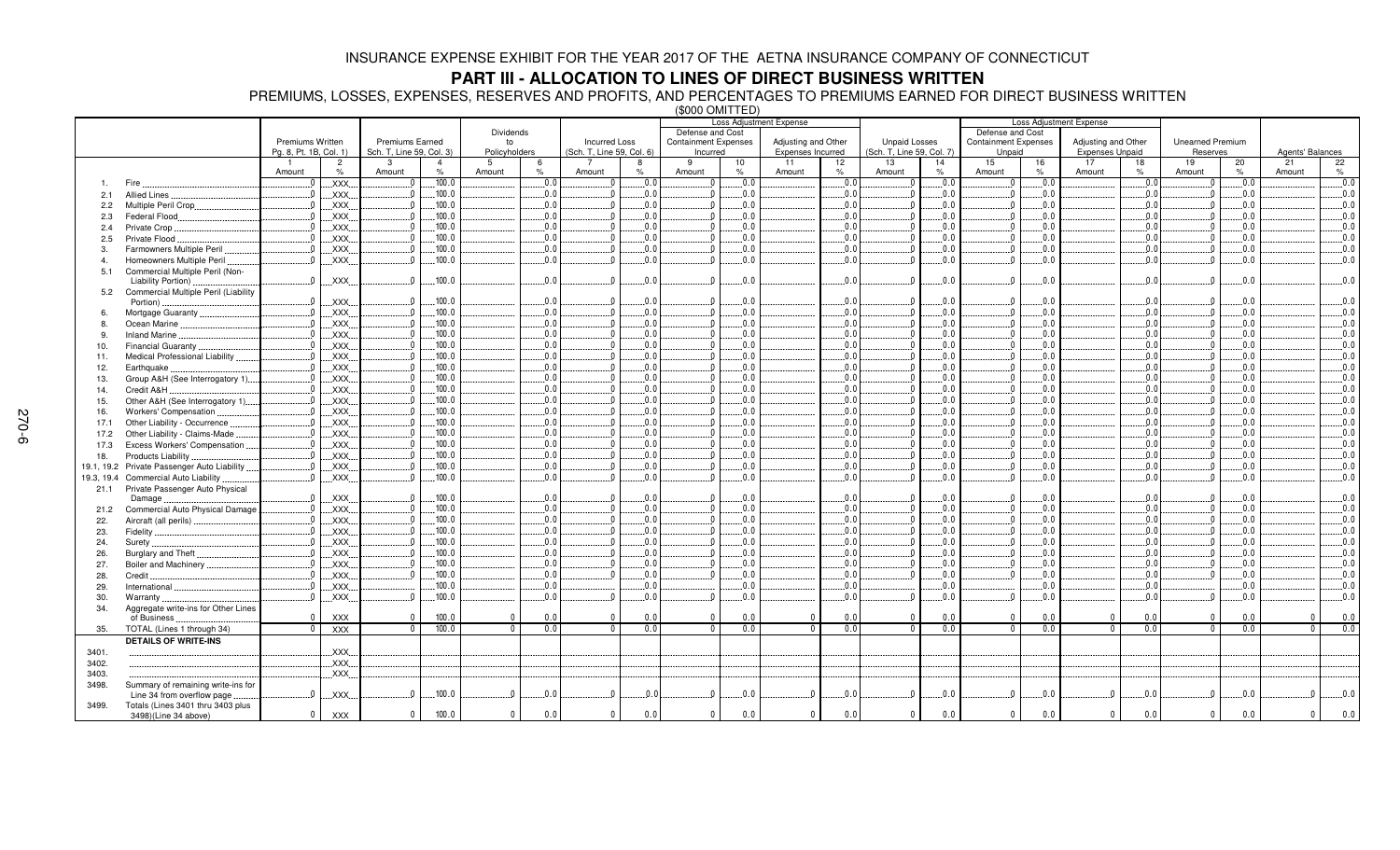# **PART III - ALLOCATION TO LINES OF DIRECT BUSINESS WRITTEN (Continued)**

PREMIUMS, LOSSES, EXPENSES, RESERVES AND PROFITS, AND PERCENTAGES TO PREMIUMS EARNED FOR DIRECT BUSINESS WRITTEN (\$000 OMITTED)

|                |                                                               |                          |            | שבו וועוט טטטען     | <b>Other Underwriting Expenses</b> |                                       |                      |         |                                       |                  |
|----------------|---------------------------------------------------------------|--------------------------|------------|---------------------|------------------------------------|---------------------------------------|----------------------|---------|---------------------------------------|------------------|
|                |                                                               |                          |            |                     | Other Acquisitions, Field          |                                       |                      |         |                                       |                  |
|                |                                                               | Commission and Brokerage |            | Taxes, Licenses &   | Supervision, and Collection        |                                       | Other Income Less    |         | Pre-Tax Profit or Loss                |                  |
|                |                                                               | Expenses Incurred<br>23  |            | Fees Incurred<br>25 | Expenses Incurred<br>27            | General Expenses Incurred<br>29<br>30 | Other Expenses<br>31 |         | <b>Excluding All Investment</b><br>33 |                  |
|                |                                                               | Amount                   | 24<br>$\%$ | 26<br>Amount<br>%   | 28<br>%<br>Amount                  | Amount<br>%                           | Amount               | 32<br>% | Amount                                | 34<br>$\%$       |
| $\mathbf{1}$ . | Fire.                                                         | $0_{}$                   | 0.0        | 0.0<br>$\mathbf 0$  | 0.0                                | 0.0                                   |                      | 0.0     | $\Omega$                              | $\overline{0.0}$ |
| 2.1            | Allied Lines                                                  | $0$ .                    | 0.0        | 0.0<br>$\mathbf{0}$ | 0.0                                | 0.0                                   |                      | 0.0     |                                       | 0.0              |
| 2.2            |                                                               | $\Omega$                 | 0.0        | 0.0<br>$\Omega$     | 0.0                                | $0.0$ .                               |                      | 0.0     |                                       | 0.0              |
| 2.3            | Federal Flood                                                 | $\Omega$                 | 0.0        | 0.0                 | 0.0                                | 0.0                                   |                      | 0.0     |                                       | 0.0              |
| 2.4            | Private Crop                                                  | $\Omega$                 | 0.0        | 0.0                 | 0.0                                | 0.0                                   |                      | 0.0     |                                       | $0.0$ .          |
| 2.5            | Private Flood                                                 | $\mathbf{0}$             | 0.0        | 0.0                 | 0.0                                | 0.0                                   |                      | 0.0     |                                       | 0.0              |
| 3              | Farmowners Multiple Peril.                                    | $\Omega$                 | 0.0        | $\Omega$<br>0.0     | 0.0                                | 0.0                                   |                      | 0.0     |                                       | 0.0              |
| $\overline{4}$ | Homeowners Multiple Peril                                     | $0$ .                    | 0.0        | 0.0<br>$\Omega$     | 0.0                                | 0.0                                   |                      | 0.0     |                                       | 0.0              |
| 5.1            |                                                               | $\Omega$                 | 0.0        | 0.0                 | 0.0                                | 0.0                                   |                      | 0.0     |                                       | 0.0              |
| 5.2            | Commercial Multiple Peril (Liability Portion)                 | $\overline{\mathbf{0}}$  | $0.0$ .    | 0.0<br>$\Omega$     | 0.0                                | 0.0                                   |                      | 0.0     |                                       | 0.0              |
|                |                                                               | $\Omega$                 | 0.0        | $\Omega$<br>0.0     | 0.0                                | 0.0                                   |                      | 0.0     |                                       | 0.0              |
| 8              |                                                               | $0$ .                    | 0.0        | 0.0<br>$\Omega$     | $0.0$ .                            | 0.0                                   |                      | $0.0$ . | $\Omega$                              | 0.0              |
| -9             | Inland Marine                                                 | $\mathbf{0}$             | 0.0        | 135<br>0.0          | 0.0                                | $0.0$ .                               |                      | 0.0     | (135)                                 | 0.0              |
| 10.            |                                                               | $\mathbf{0}$             | 0.0        | 0.0<br>$\Omega$     | 0.0                                | 0.0                                   |                      | 0.0     | $\Omega$                              | 0.0              |
| 11.            |                                                               | $\mathbf{0}$             | $0.0$ .    | $\Omega$<br>0.0     | 0.0                                | $0.0$ .                               |                      | 0.0     |                                       | $0.0$ .          |
| 12.            | Earthquake.                                                   | $\mathbf{0}$             | 0.0        | 0.0<br>$\Omega$     | 0.0                                | 0.0                                   |                      | 0.0     |                                       | 0.0              |
| 13.            |                                                               | $\mathbf{0}$             | 0.0        | $\Omega$<br>0.0     | 0.0                                | 0.0                                   |                      | 0.0     |                                       | 0.0              |
| 14.            | Credit A&H                                                    | 0                        | 0.0        | 0.0<br>$\Omega$     | $0.0$ .                            | 0.0                                   |                      | $0.0$ . |                                       | $0.0$ .          |
| 15.            |                                                               | $\Omega$                 | 0.0        | $\Omega$<br>0.0     | 0.0                                | 0.0                                   |                      | 0.0     |                                       | 0.0              |
| 16.            |                                                               | $\overline{0}$           | 0.0        | 0.0<br>$\Omega$     | 0.0                                | 0.0                                   |                      | 0.0     |                                       | 0.0              |
| 17.1           |                                                               | $\Omega$                 | 0.0        | $\Omega$<br>0.0     | 0.0                                | 0.0                                   |                      | 0.0     |                                       | 0.0              |
| 17.2           |                                                               | $\Omega$ .               | 0.0        | 0.0<br>$\Omega$     | 0.0                                | 0.0                                   |                      | 0.0     |                                       | 0.0              |
|                |                                                               | $\Omega$                 | 0.0        | $\Omega$<br>0.0     | 0.0                                | 0.0                                   |                      | 0.0     |                                       | 0.0              |
| 17.3           | Products Liability                                            | $\mathbf{0}$             | 0.0        | 0.0<br>$\Omega$     | 0.0                                | 0.0                                   |                      | 0.0     |                                       | $0.0$ .          |
| 18.            |                                                               | $\Omega$ .               | 0.0        | 0.0<br>$\Omega$     | 0.0                                | 0.0                                   |                      | 0.0     |                                       | 0.0              |
|                |                                                               | $\overline{0}$           | 0.0        | 0.0<br>$\Omega$     | 0.0                                | 0.0                                   |                      | 0.0     |                                       | 0.0              |
| 19.3, 19.4     | Commercial Auto Liability                                     | $0$ .                    | 0.0        | $\Omega$            | 0.0                                |                                       |                      | 0.0     |                                       |                  |
| 21.1           |                                                               |                          |            | 0.0<br>$\Omega$     |                                    | 0.0                                   |                      |         |                                       | $0.0$ .          |
| 21.2           | Commercial Auto Physical Damage                               | $0$ .<br>$\Omega$        | 0.0        | 0.0<br>$\Omega$     | 0.0                                | 0.0                                   |                      | 0.0     |                                       | 0.0              |
| 22.            |                                                               |                          | 0.0        | 0.0                 | 0.0                                | $0.0$ .                               |                      | 0.0     |                                       | 0.0              |
| 23.            |                                                               | $0$ .                    | 0.0        | 0.0<br>$\Omega$     | .0.0                               | 0.0                                   |                      | 0.0     |                                       | $0.0$ .          |
| 24.            |                                                               | $\mathbf{0}$             | 0.0        | $\Omega$<br>0.0     | 0.0                                | $0.0$ .                               |                      | 0.0     |                                       | 0.0              |
| 26.            |                                                               | $0_{}$                   | $0.0$ .    | 0.0<br>$\Omega$     | 0.0                                | 0.0                                   |                      | 0.0     |                                       | 0.0              |
| 27.            |                                                               | $\mathbf{0}$             | 0.0        | $\Omega$<br>0.0     | 0.0                                | 0.0                                   |                      | 0.0     |                                       | 0.0              |
| 28.            | Credit.                                                       | $\Omega$                 | 0.0        | 0.0<br>$\Omega$     | 0.0                                | 0.0                                   |                      | 0.0     |                                       | 0.0              |
| 29.            |                                                               |                          | 0.0        | 0.0                 | 0.0                                | 0.0                                   |                      | 0.0     |                                       | 0.0              |
| 30.            | Warranty                                                      | $\Omega$                 | 0.0        | $\Omega$<br>0.0     | 0.0                                | 0.0                                   |                      | 0.0     |                                       | 0.0              |
| 34.            | Aggregate write-ins for Other Lines of Business               | $\Omega$                 | 0.0        | $\mathbf{0}$<br>0.0 | $\mathbf 0$<br>0.0                 | 0.0<br>$\Omega$                       | $\Omega$             | 0.0     | $\mathbf{0}$                          | 0.0              |
| 35.            | TOTAL (Lines 1 through 34)                                    | $\Omega$                 | 0.0        | 135<br>0.0          | $\Omega$<br>0.0                    | 0.0                                   | $\Omega$             | 0.0     | (135)                                 | 0.0              |
|                | <b>DETAILS OF WRITE-INS</b>                                   |                          |            |                     |                                    |                                       |                      |         |                                       |                  |
| 3401.          |                                                               |                          |            |                     |                                    |                                       |                      |         |                                       |                  |
| 3402.          |                                                               |                          |            |                     |                                    |                                       |                      |         |                                       |                  |
| 3403.          |                                                               |                          |            |                     |                                    |                                       |                      |         |                                       |                  |
| 3498.          | Summary of remaining write-ins for Line 34 from overflow page | $\overline{0}$           | 0.0        | $\Omega$<br>0.0     | $\mathbf{0}$<br>0.0                | 0.0                                   | - 0                  | 0.0     | $\Omega$                              | 0.0              |
| 3499.          | Totals (Lines 3401 thru 3403 plus 3498)(Line 34 above)        | $\mathbf{0}$             | 0.0        | 0.0<br>$^{\circ}$   | 0.0<br>$^{\circ}$                  | 0.0<br>$\mathbf{0}$                   | $\mathbf{0}$         | 0.0     | $\mathbf 0$                           | 0.0              |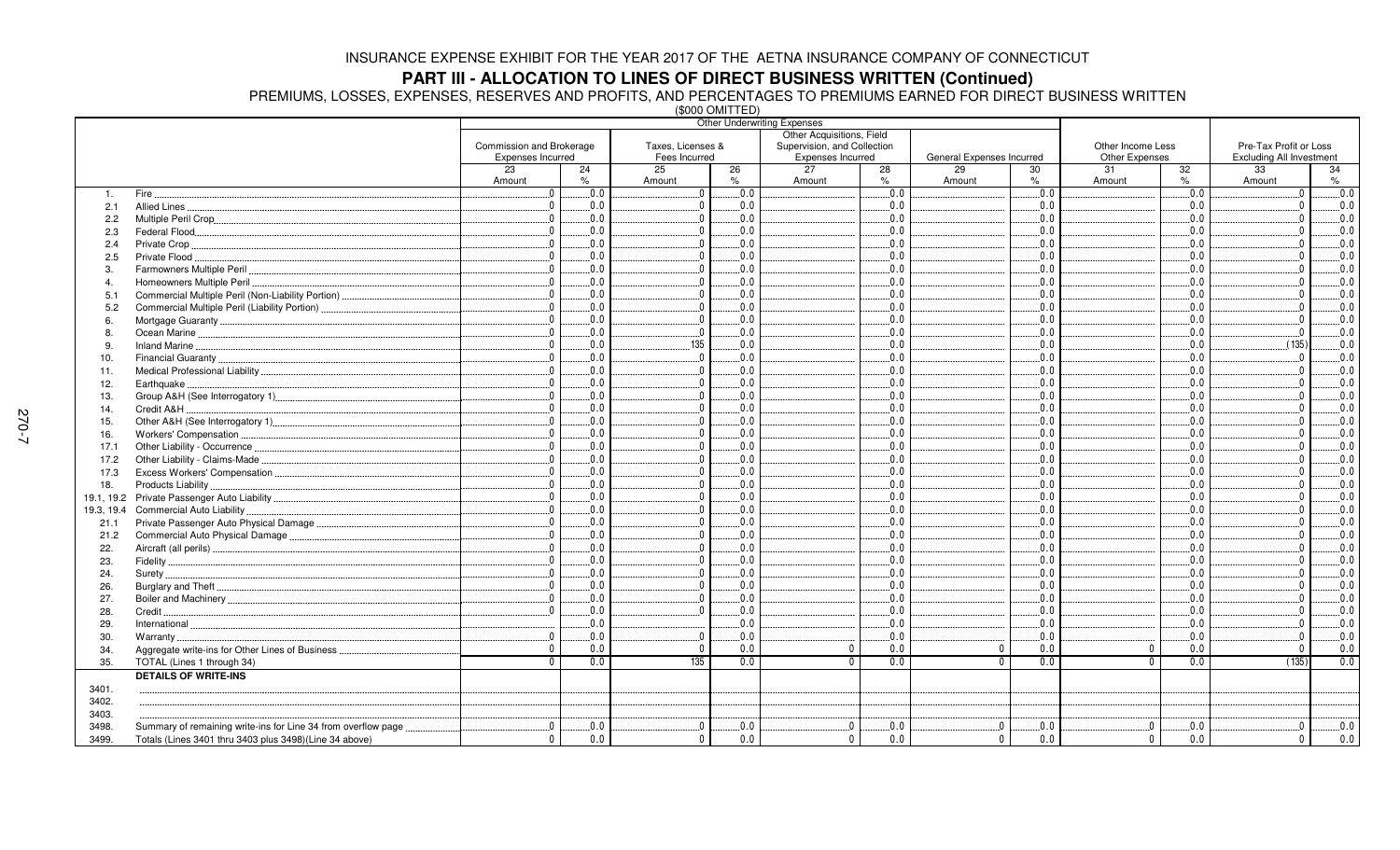# **OVERFLOW PAGE FOR WRITE-INS**

INSURANCE EXPENSE EXHIBIT FOR THE YEAR 2017 OF THE AETNA INSURANCE COMPANY OF CONNECTICUT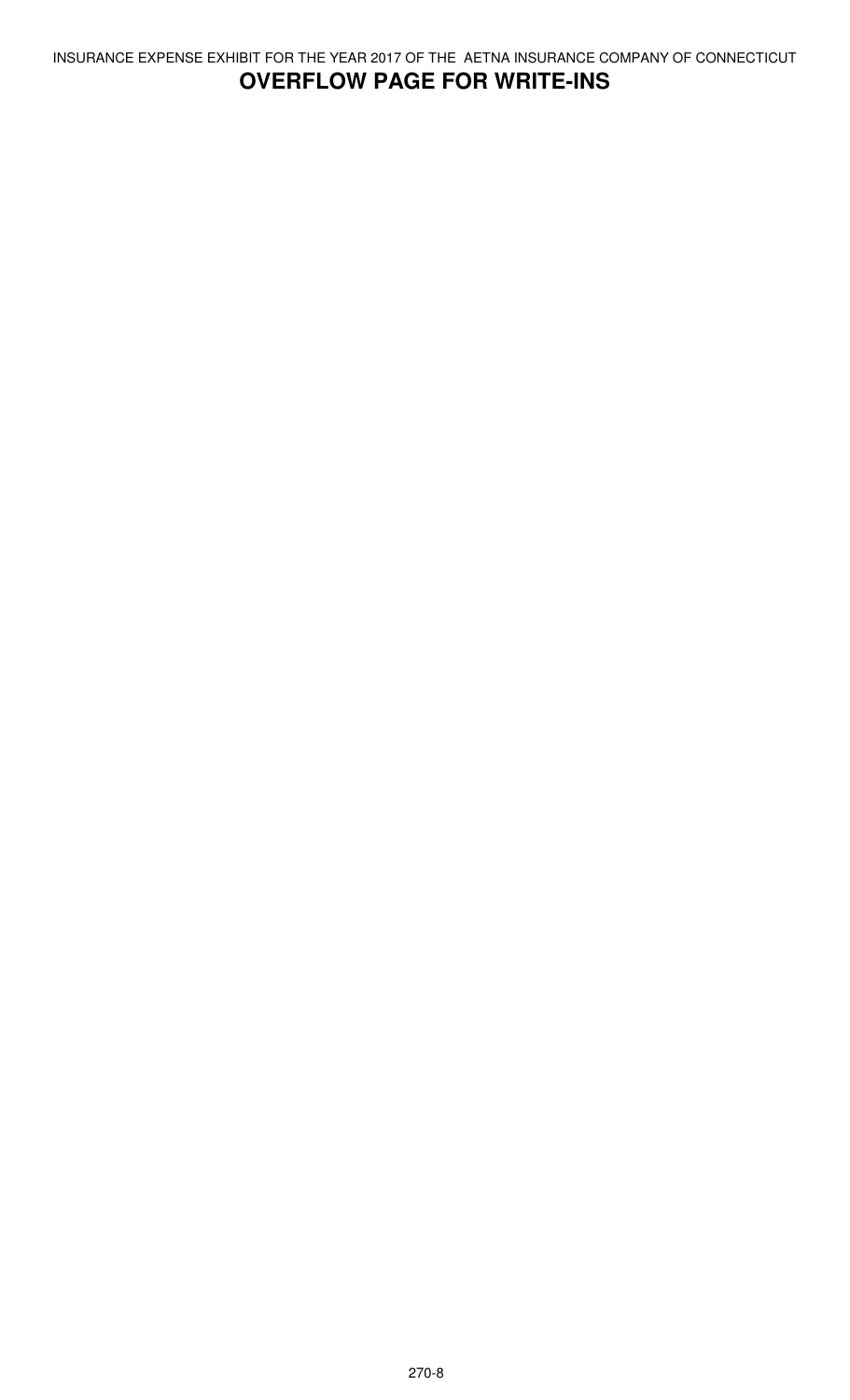

# **SUPPLEMENTAL INVESTMENT RISKS INTERROGATORIES**

For The Year Ended December 31, 2017 (To Be Filed by April 1)

The Investment Risks Interrogatories are to be filed by April 1. They are also to be included with the Audited Statutory Financial Statements.

Answer the following interrogatories by reporting the applicable U.S. dollar amounts and percentages of the reporting entity's total admitted assets held in that category of investments.

| Reporting entity's total admitted assets as reported on Page 2 of this annual statement. | 16.349.605 |  |
|------------------------------------------------------------------------------------------|------------|--|
|                                                                                          |            |  |

2. Ten largest exposures to a single issuer/borrower/investment.

|      |                                    |                                                                                                                                                                                                                               |        | Percentage of Total    |  |
|------|------------------------------------|-------------------------------------------------------------------------------------------------------------------------------------------------------------------------------------------------------------------------------|--------|------------------------|--|
|      | Issuer                             | Description of Exposure                                                                                                                                                                                                       | Amount | <b>Admitted Assets</b> |  |
| 2.01 | HARRIS CNTY TX CULTURAL EDU WILLOW |                                                                                                                                                                                                                               |        |                        |  |
| 2.02 |                                    |                                                                                                                                                                                                                               |        |                        |  |
| 2.03 |                                    | 1.6 % 4.6 % مليسى بينسيسى سى 750,796 مى بينسى بينسى بينسى بينسى بينسى بينسى بينسى بينسى بينسى المسابق المسابق المسابق المسابق المسابق المسابق المسابق المسابق المسابق المسابق المسابق المسابق المسابق المسابق المسابق المسابق |        |                        |  |
| 2.04 |                                    |                                                                                                                                                                                                                               |        |                        |  |
| 2.05 |                                    |                                                                                                                                                                                                                               |        |                        |  |
|      | 144A                               |                                                                                                                                                                                                                               |        |                        |  |
| 2.07 |                                    |                                                                                                                                                                                                                               |        |                        |  |
| 2.08 |                                    |                                                                                                                                                                                                                               |        |                        |  |
| 2.09 |                                    |                                                                                                                                                                                                                               |        | $1.4\%$                |  |
| 2.10 |                                    |                                                                                                                                                                                                                               |        |                        |  |

3. Amounts and percentages of the reporting entity's total admitted assets held in bonds and preferred stocks by NAIC designation.

|      | <b>Bonds</b>                                                                             |  |  | $\overline{2}$ |  | <b>Preferred Stocks</b> |  | 3 |                |
|------|------------------------------------------------------------------------------------------|--|--|----------------|--|-------------------------|--|---|----------------|
|      |                                                                                          |  |  |                |  |                         |  |   | .0.0%          |
|      |                                                                                          |  |  |                |  |                         |  |   | $0.0 \%$       |
|      |                                                                                          |  |  |                |  |                         |  |   |                |
|      |                                                                                          |  |  |                |  |                         |  |   |                |
|      |                                                                                          |  |  |                |  |                         |  |   | $0.0\%$        |
|      |                                                                                          |  |  |                |  |                         |  |   |                |
| -4.  | Assets held in foreign investments:                                                      |  |  |                |  |                         |  |   |                |
| 4.01 |                                                                                          |  |  |                |  |                         |  |   | Yes [ X ] No [ |
|      | If response to 4.01 above is yes, responses are not required for interrogatories 5 - 10. |  |  |                |  |                         |  |   |                |

| 4.02 | Total admitted assets held in foreign investments               |  |  |
|------|-----------------------------------------------------------------|--|--|
| 4.03 | Foreign-currency-denominated investments                        |  |  |
| 4.04 | Insurance liabilities denominated in that same foreign currency |  |  |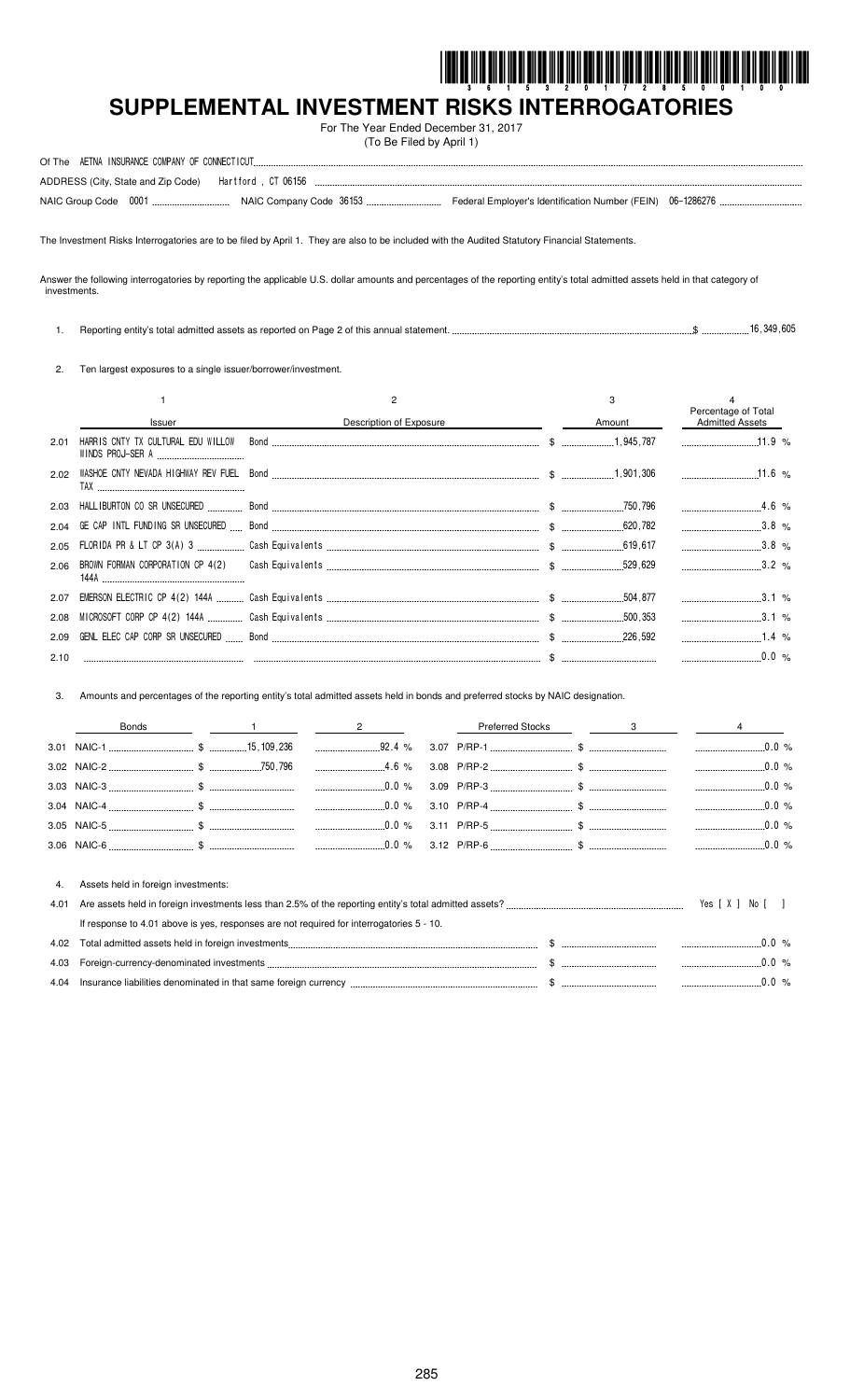| 5.             | Aggregate foreign investment exposure categorized by NAIC sovereign designation:                                 |                                                                                                                                                                                                                                                                                                                     |                                |
|----------------|------------------------------------------------------------------------------------------------------------------|---------------------------------------------------------------------------------------------------------------------------------------------------------------------------------------------------------------------------------------------------------------------------------------------------------------------|--------------------------------|
|                |                                                                                                                  |                                                                                                                                                                                                                                                                                                                     | $\overline{2}$                 |
| 5.01           |                                                                                                                  |                                                                                                                                                                                                                                                                                                                     | $\ldots$ 0.0 %                 |
| 5.02           |                                                                                                                  |                                                                                                                                                                                                                                                                                                                     | $\frac{1}{2}$ 0.0 %            |
| 5.03           |                                                                                                                  |                                                                                                                                                                                                                                                                                                                     |                                |
| 6.             | Largest foreign investment exposures by country, categorized by the country's NAIC sovereign designation:        |                                                                                                                                                                                                                                                                                                                     |                                |
|                |                                                                                                                  |                                                                                                                                                                                                                                                                                                                     |                                |
|                | Countries designated NAIC - 1:                                                                                   |                                                                                                                                                                                                                                                                                                                     |                                |
| 6.01           |                                                                                                                  |                                                                                                                                                                                                                                                                                                                     | $\ldots$ 0.0 %                 |
| 6.02           |                                                                                                                  |                                                                                                                                                                                                                                                                                                                     |                                |
|                | Countries designated NAIC - 2:                                                                                   |                                                                                                                                                                                                                                                                                                                     |                                |
| 6.03           |                                                                                                                  |                                                                                                                                                                                                                                                                                                                     | $\frac{1}{2}$ 0.0 %            |
| 6.04           |                                                                                                                  |                                                                                                                                                                                                                                                                                                                     | $\frac{0.0 \, \frac{9}{2}}{2}$ |
|                | Countries designated NAIC - 3 or below:                                                                          |                                                                                                                                                                                                                                                                                                                     |                                |
| 6.05           |                                                                                                                  |                                                                                                                                                                                                                                                                                                                     |                                |
| 6.06           |                                                                                                                  |                                                                                                                                                                                                                                                                                                                     | $\ldots$ 0.0 %                 |
|                |                                                                                                                  |                                                                                                                                                                                                                                                                                                                     | $\frac{2}{\sqrt{2}}$           |
| 7.             |                                                                                                                  |                                                                                                                                                                                                                                                                                                                     | $\frac{1}{2}$                  |
|                |                                                                                                                  |                                                                                                                                                                                                                                                                                                                     |                                |
| 8.             | Aggregate unhedged foreign currency exposure categorized by NAIC sovereign designation:                          |                                                                                                                                                                                                                                                                                                                     |                                |
|                |                                                                                                                  | $\frac{1}{2}$ $\frac{1}{2}$ $\frac{1}{2}$ $\frac{1}{2}$ $\frac{1}{2}$ $\frac{1}{2}$ $\frac{1}{2}$ $\frac{1}{2}$ $\frac{1}{2}$ $\frac{1}{2}$ $\frac{1}{2}$ $\frac{1}{2}$ $\frac{1}{2}$ $\frac{1}{2}$ $\frac{1}{2}$ $\frac{1}{2}$ $\frac{1}{2}$ $\frac{1}{2}$ $\frac{1}{2}$ $\frac{1}{2}$ $\frac{1}{2}$ $\frac{1}{2}$ | $2\overline{)}$                |
| 8.01           |                                                                                                                  |                                                                                                                                                                                                                                                                                                                     |                                |
| 8.02           |                                                                                                                  |                                                                                                                                                                                                                                                                                                                     | $\ldots$ 0.0 %                 |
| 8.03           |                                                                                                                  |                                                                                                                                                                                                                                                                                                                     |                                |
|                |                                                                                                                  |                                                                                                                                                                                                                                                                                                                     |                                |
| 9.             | Largest unhedged foreign currency exposures by country, categorized by the country's NAIC sovereign designation: |                                                                                                                                                                                                                                                                                                                     |                                |
|                |                                                                                                                  |                                                                                                                                                                                                                                                                                                                     |                                |
|                | Countries designated NAIC - 1:                                                                                   |                                                                                                                                                                                                                                                                                                                     |                                |
| 9.01           |                                                                                                                  |                                                                                                                                                                                                                                                                                                                     | $\frac{1}{2}$ 0.0 %            |
| 9.02           |                                                                                                                  |                                                                                                                                                                                                                                                                                                                     | $\frac{1}{2}$ 0.0 %            |
|                | Countries designated NAIC - 2:                                                                                   |                                                                                                                                                                                                                                                                                                                     |                                |
| 9.03           |                                                                                                                  |                                                                                                                                                                                                                                                                                                                     | $\ldots$ 0.0 %                 |
| 9.04           |                                                                                                                  |                                                                                                                                                                                                                                                                                                                     |                                |
|                | Countries designated NAIC - 3 or below:                                                                          |                                                                                                                                                                                                                                                                                                                     |                                |
| 9.05           |                                                                                                                  |                                                                                                                                                                                                                                                                                                                     |                                |
| 9.06           |                                                                                                                  |                                                                                                                                                                                                                                                                                                                     | $\ldots$ 0.0 %                 |
| 10.            | Ten largest non-sovereign (i.e. non-governmental) foreign issues:                                                |                                                                                                                                                                                                                                                                                                                     |                                |
|                | 1                                                                                                                | $\overline{2}$<br>3                                                                                                                                                                                                                                                                                                 |                                |
|                | Issuer                                                                                                           | <b>NAIC Designation</b>                                                                                                                                                                                                                                                                                             |                                |
| 10.01          |                                                                                                                  | --------------------------------------                                                                                                                                                                                                                                                                              | 0.0%                           |
| 10.02          |                                                                                                                  | \$<br>--------------------------------------                                                                                                                                                                                                                                                                        | 0.0%                           |
| 10.03          |                                                                                                                  | \$ …………………………………                                                                                                                                                                                                                                                                                                    | 0.0 %                          |
| 10.04          |                                                                                                                  |                                                                                                                                                                                                                                                                                                                     | .0.0%                          |
| 10.05          |                                                                                                                  |                                                                                                                                                                                                                                                                                                                     | .0.0%                          |
| 10.06<br>10.07 |                                                                                                                  |                                                                                                                                                                                                                                                                                                                     | $.0.0\%$                       |
| 10.08          |                                                                                                                  |                                                                                                                                                                                                                                                                                                                     | 0.0 %                          |
| 10.09          |                                                                                                                  | \$.                                                                                                                                                                                                                                                                                                                 | 0.0 %                          |
|                |                                                                                                                  |                                                                                                                                                                                                                                                                                                                     |                                |

10.10 \$ 0.0 %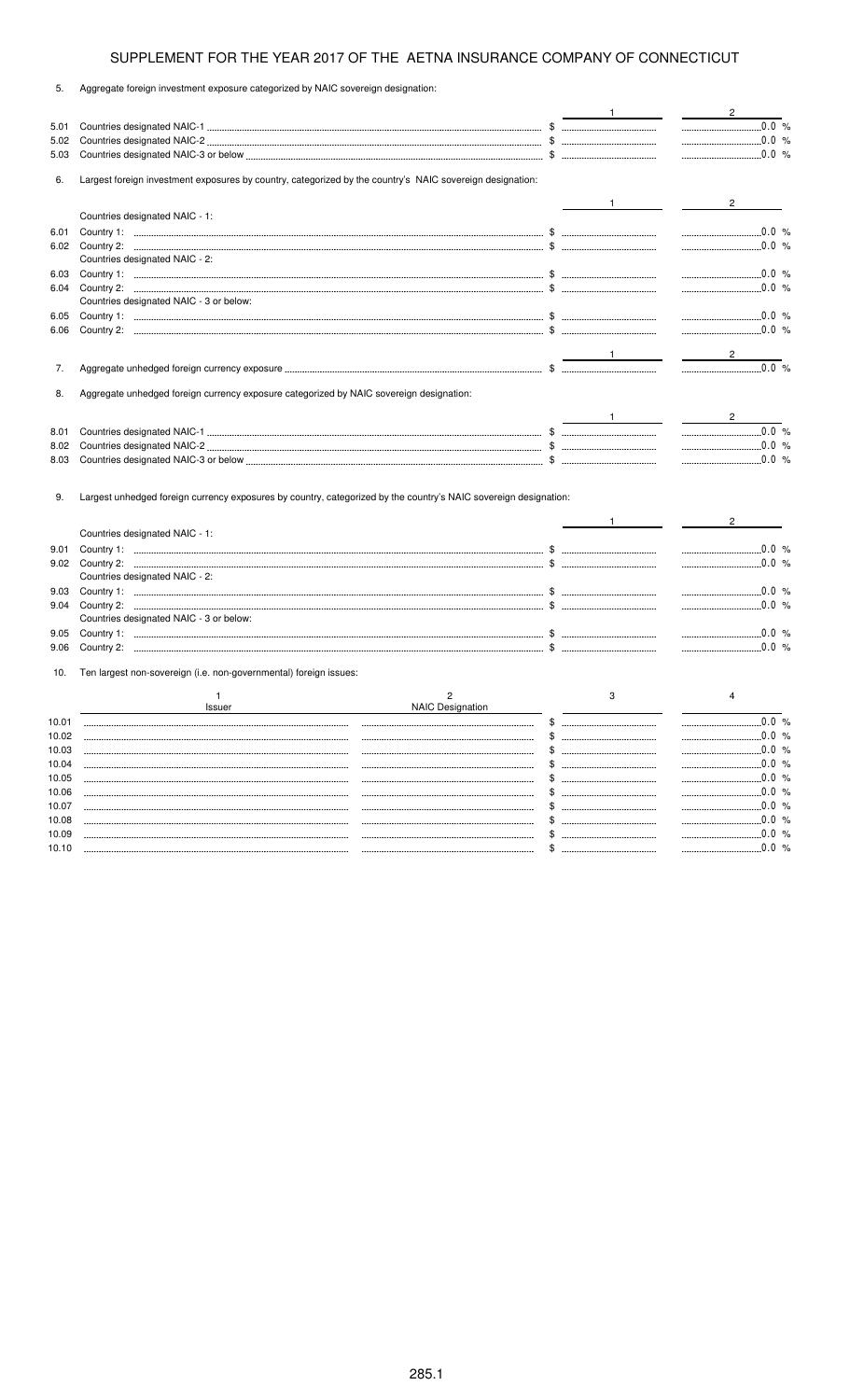| 11.   | Amounts and percentages of the reporting entity's total admitted assets held in Canadian investments and unhedged Canadian currency exposure:     |   |                         |
|-------|---------------------------------------------------------------------------------------------------------------------------------------------------|---|-------------------------|
| 11.01 |                                                                                                                                                   |   | Yes [ X ] No [ ]        |
|       | If response to 11.01 is yes, detail is not required for the remainder of interrogatory 11.                                                        |   |                         |
| 11.02 |                                                                                                                                                   |   | $\overline{c}$<br>0.0 % |
| 11.03 |                                                                                                                                                   |   |                         |
| 11.04 |                                                                                                                                                   |   | $\sim$ 0.0 %            |
| 11.05 |                                                                                                                                                   |   | $\ldots$ 0.0 %          |
| 12.   | Report aggregate amounts and percentages of the reporting entity's total admitted assets held in investments with contractual sales restrictions: |   |                         |
| 12.01 |                                                                                                                                                   |   | Yes [X ] No [ ]         |
|       | If response to 12.01 is yes, responses are not required for the remainder of Interrogatory 12.                                                    |   |                         |
|       |                                                                                                                                                   |   |                         |
|       |                                                                                                                                                   |   | 0.0%                    |
|       | Largest three investments with contractual sales restrictions:                                                                                    |   |                         |
| 12.03 |                                                                                                                                                   |   |                         |
| 12.04 |                                                                                                                                                   |   |                         |
| 12.05 |                                                                                                                                                   |   | $\ldots$ 0.0 %          |
| 13.   | Amounts and percentages of admitted assets held in the ten largest equity interests:                                                              |   |                         |
| 13.01 |                                                                                                                                                   |   | Yes [ X ] No [ ]        |
|       | If response to 13.01 above is yes, responses are not required for the remainder of Interrogatory 13.                                              |   |                         |
|       | <b>Issuer</b>                                                                                                                                     | 2 | 3                       |
| 13.02 |                                                                                                                                                   |   | $\ldots$ 0.0 %          |
| 13.03 |                                                                                                                                                   |   | $\ldots$ 0.0 %          |
| 13.04 |                                                                                                                                                   |   |                         |
| 13.05 |                                                                                                                                                   |   |                         |
| 13.06 |                                                                                                                                                   |   | $\ldots$ 0.0 %          |
| 13.07 |                                                                                                                                                   |   | $\ldots$ 0.0 %          |
| 13.08 |                                                                                                                                                   |   |                         |
| 13.09 |                                                                                                                                                   |   |                         |
| 13.10 |                                                                                                                                                   |   |                         |
| 13.11 |                                                                                                                                                   |   |                         |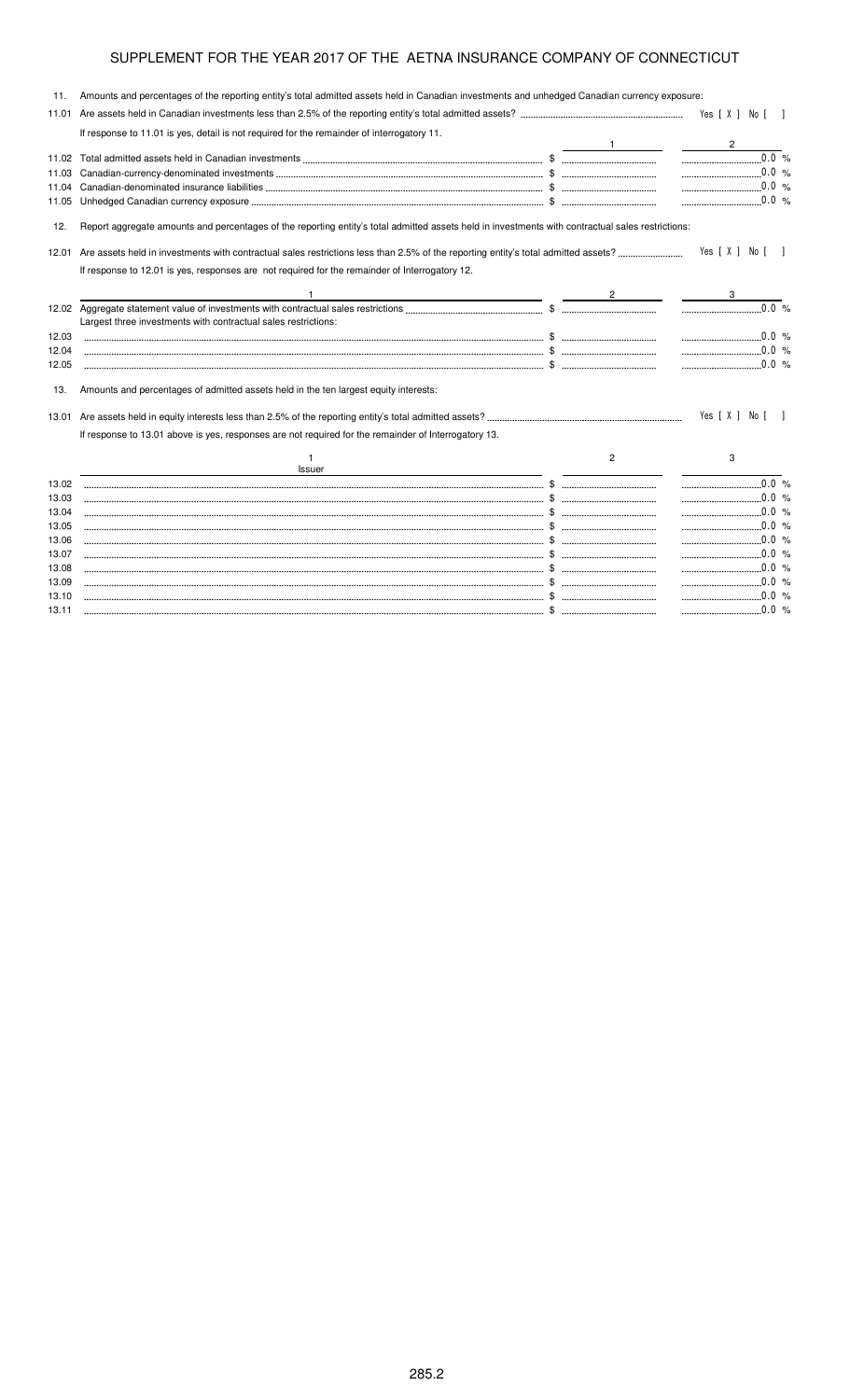| 14.   | Amounts and percentages of the reporting entity's total admitted assets held in nonaffiliated, privately placed equities: |                |                                                                |
|-------|---------------------------------------------------------------------------------------------------------------------------|----------------|----------------------------------------------------------------|
|       |                                                                                                                           |                | Yes [ X ] No [ ]                                               |
|       | If response to 14.01 above is yes, responses are not required for the remainder of Interrogatory 14.                      |                |                                                                |
|       |                                                                                                                           |                | 3                                                              |
|       | Largest three investments held in nonaffiliated, privately placed equities:                                               |                | $\ldots$ 0.0 %                                                 |
| 14.03 |                                                                                                                           |                |                                                                |
| 14.04 |                                                                                                                           |                | $\ldots$ 0.0 %                                                 |
| 14.05 |                                                                                                                           |                | $\ldots$ 0.0 %                                                 |
| 15.   | Amounts and percentages of the reporting entity's total admitted assets held in general partnership interests:            |                |                                                                |
| 15.01 |                                                                                                                           |                | Yes [ X ] No [ ]                                               |
|       | If response to 15.01 above is yes, responses are not required for the remainder of Interrogatory 15.                      |                |                                                                |
|       |                                                                                                                           |                | $0.0\%$                                                        |
|       | Largest three investments in general partnership interests:                                                               |                |                                                                |
| 15.03 |                                                                                                                           |                | $0.0\%$                                                        |
| 15.04 |                                                                                                                           |                | $\ldots$ 0.0 %                                                 |
| 15.05 |                                                                                                                           |                | $\ldots$ 0.0 %                                                 |
| 16.   | Amounts and percentages of the reporting entity's total admitted assets held in mortgage loans:                           |                |                                                                |
| 16.01 |                                                                                                                           |                | Yes [ X ] No [                                                 |
|       | If response to 16.01 above is yes, responses are not required for the remainder of Interrogatory 16 and Interrogatory 17. |                |                                                                |
|       |                                                                                                                           | $\overline{2}$ | 3                                                              |
|       | Type (Residential, Commercial, Agricultural)<br><u>and the state of the state of the sta</u> te of                        |                |                                                                |
| 16.02 |                                                                                                                           |                | $\begin{array}{ccc}\n0.0 & \frac{1}{2} \\ \hline\n\end{array}$ |
| 16.03 |                                                                                                                           |                | $\frac{1}{2}$ 0.0 %                                            |
| 16.04 |                                                                                                                           |                |                                                                |
| 16.05 |                                                                                                                           |                | $\ldots$ 0.0 %                                                 |
| 16.06 |                                                                                                                           |                |                                                                |
| 16.07 |                                                                                                                           |                | $\ldots$ 0.0 %                                                 |
| 16.08 |                                                                                                                           |                |                                                                |
| 16.09 |                                                                                                                           |                | $\ldots$ 0.0 %                                                 |
| 16.10 |                                                                                                                           |                | $\frac{1}{2}$ 0.0 %                                            |

16.11 \$ 0.0 %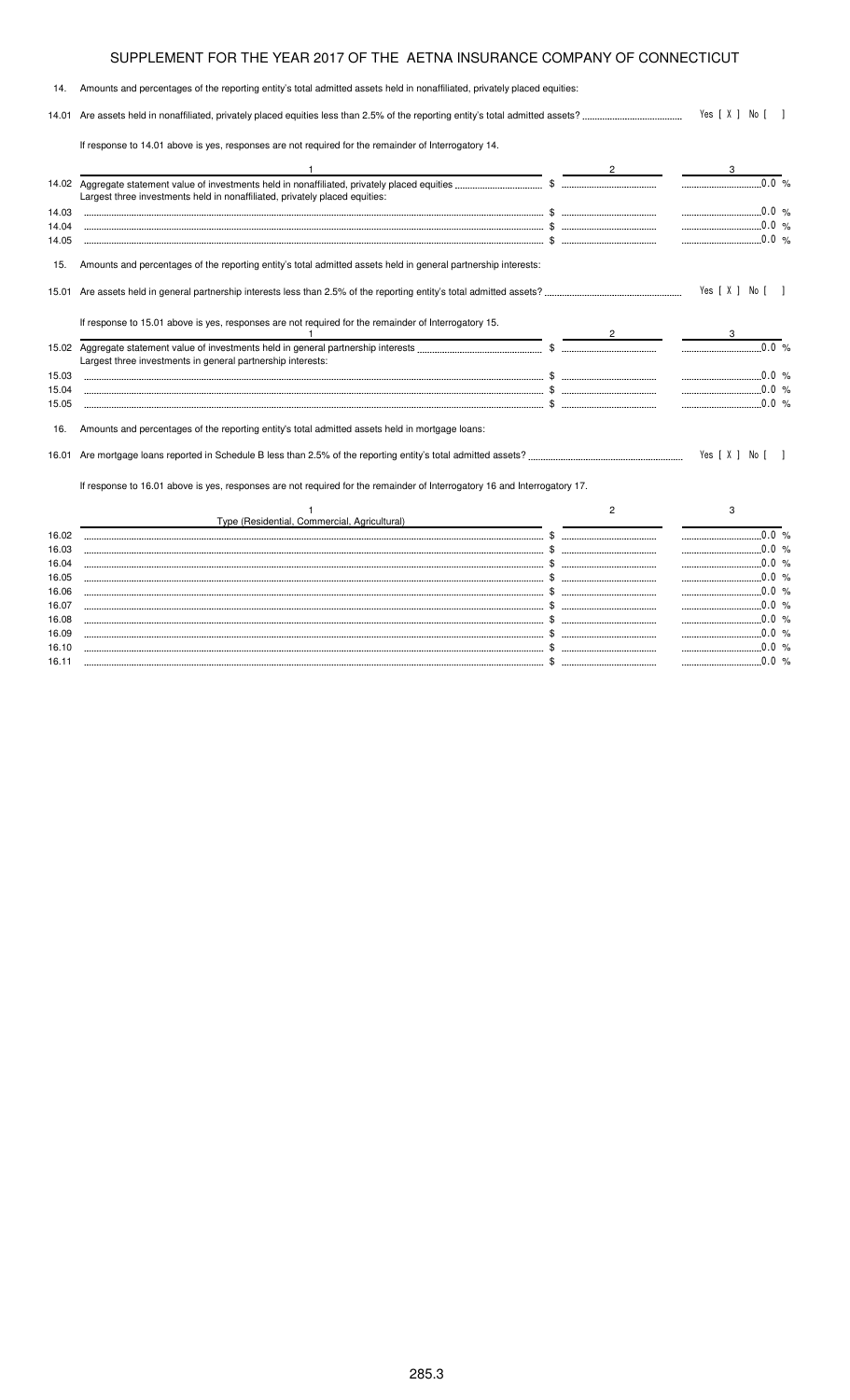Amount and percentage of the reporting entity's total admitted assets held in the following categories of mortgage loans:

|                                           | Amount and percentage of the reporting emity's total admitted assets held in the following categories of mongage loans.                                                                                          |                                                                                                                                                                                                                                                                                                                     | Loans                                                                                                                                                                                                                                                                                                                                                                                                                                                                    |  |
|-------------------------------------------|------------------------------------------------------------------------------------------------------------------------------------------------------------------------------------------------------------------|---------------------------------------------------------------------------------------------------------------------------------------------------------------------------------------------------------------------------------------------------------------------------------------------------------------------|--------------------------------------------------------------------------------------------------------------------------------------------------------------------------------------------------------------------------------------------------------------------------------------------------------------------------------------------------------------------------------------------------------------------------------------------------------------------------|--|
|                                           |                                                                                                                                                                                                                  |                                                                                                                                                                                                                                                                                                                     | $\begin{array}{ccc} \multicolumn{3}{c}{} & 0.0 \end{array}$                                                                                                                                                                                                                                                                                                                                                                                                              |  |
| 16.13                                     |                                                                                                                                                                                                                  |                                                                                                                                                                                                                                                                                                                     | $\frac{1}{2}$ 0.0 %                                                                                                                                                                                                                                                                                                                                                                                                                                                      |  |
| 16.14                                     |                                                                                                                                                                                                                  |                                                                                                                                                                                                                                                                                                                     |                                                                                                                                                                                                                                                                                                                                                                                                                                                                          |  |
| 16.15                                     |                                                                                                                                                                                                                  |                                                                                                                                                                                                                                                                                                                     | $\ldots$ 0.0 %                                                                                                                                                                                                                                                                                                                                                                                                                                                           |  |
| 16.16                                     |                                                                                                                                                                                                                  |                                                                                                                                                                                                                                                                                                                     | $0.0\%$                                                                                                                                                                                                                                                                                                                                                                                                                                                                  |  |
| 17.                                       | Aggregate mortgage loans having the following loan-to-value ratios as determined from the most current appraisal as of the annual statement date:                                                                |                                                                                                                                                                                                                                                                                                                     |                                                                                                                                                                                                                                                                                                                                                                                                                                                                          |  |
|                                           | Residential                                                                                                                                                                                                      | Commercial                                                                                                                                                                                                                                                                                                          | Agricultural                                                                                                                                                                                                                                                                                                                                                                                                                                                             |  |
|                                           | Loan to Value<br>$\mathbf{2}$<br>$\sim$ 1                                                                                                                                                                        | 3                                                                                                                                                                                                                                                                                                                   | 5<br>6                                                                                                                                                                                                                                                                                                                                                                                                                                                                   |  |
|                                           | $\ldots$ 0.0 %                                                                                                                                                                                                   | $\ldots$ 0.0 %                                                                                                                                                                                                                                                                                                      | $\begin{array}{ccc}\n&\multicolumn{3}{c}\n&\multicolumn{3}{c}\n&\multicolumn{3}{c}\n&\multicolumn{3}{c}\n&\multicolumn{3}{c}\n&\multicolumn{3}{c}\n&\multicolumn{3}{c}\n&\multicolumn{3}{c}\n&\multicolumn{3}{c}\n&\multicolumn{3}{c}\n&\multicolumn{3}{c}\n&\multicolumn{3}{c}\n&\multicolumn{3}{c}\n&\multicolumn{3}{c}\n&\multicolumn{3}{c}\n&\multicolumn{3}{c}\n&\multicolumn{3}{c}\n&\multicolumn{3}{c}\n&\multicolumn{3}{c}\n&\mult$<br>$\color{red} \texttt{\$}$ |  |
|                                           | $1.1$ 0.0 %                                                                                                                                                                                                      | $0.0\%$                                                                                                                                                                                                                                                                                                             | $\ldots$ 0.0 %                                                                                                                                                                                                                                                                                                                                                                                                                                                           |  |
|                                           | 0.0 %                                                                                                                                                                                                            | $\ldots$ 0.0 %<br>$\$\quad$                                                                                                                                                                                                                                                                                         | 0.0 %                                                                                                                                                                                                                                                                                                                                                                                                                                                                    |  |
|                                           | 0.0 %                                                                                                                                                                                                            | 0.0 %<br>$\mathbb{S}$ . The substitution of $\mathbb{S}$                                                                                                                                                                                                                                                            | 0.0 %<br>$\mathbb{S}$ . The subsequence of $\mathbb{S}$                                                                                                                                                                                                                                                                                                                                                                                                                  |  |
|                                           | $0.0\%$                                                                                                                                                                                                          | 0.0 %                                                                                                                                                                                                                                                                                                               | 0.0 %                                                                                                                                                                                                                                                                                                                                                                                                                                                                    |  |
| 18.01<br>18.02<br>18.03<br>18.04<br>18.05 | If response to 18.01 above is yes, responses are not required for the remainder of Interrogatory 18.<br>Largest five investments in any one parcel or group of contiguous parcels of real estate.<br>Description | $\frac{1}{2}$ $\frac{1}{2}$ $\frac{1}{2}$ $\frac{1}{2}$ $\frac{1}{2}$ $\frac{1}{2}$ $\frac{1}{2}$ $\frac{1}{2}$ $\frac{1}{2}$ $\frac{1}{2}$ $\frac{1}{2}$ $\frac{1}{2}$ $\frac{1}{2}$ $\frac{1}{2}$ $\frac{1}{2}$ $\frac{1}{2}$ $\frac{1}{2}$ $\frac{1}{2}$ $\frac{1}{2}$ $\frac{1}{2}$ $\frac{1}{2}$ $\frac{1}{2}$ | Yes [ X ] No [ ]<br>3<br>$\ldots$ 0.0 %<br>$\frac{1}{2}$ 0.0 %                                                                                                                                                                                                                                                                                                                                                                                                           |  |
| 18.06                                     |                                                                                                                                                                                                                  |                                                                                                                                                                                                                                                                                                                     | $\ldots$ 0.0 %                                                                                                                                                                                                                                                                                                                                                                                                                                                           |  |
| 19.                                       | Report aggregate amounts and percentages of the reporting entity's total admitted assets held in investments held in mezzanine real estate loans:                                                                |                                                                                                                                                                                                                                                                                                                     |                                                                                                                                                                                                                                                                                                                                                                                                                                                                          |  |
|                                           |                                                                                                                                                                                                                  |                                                                                                                                                                                                                                                                                                                     | Yes [ X ] No [ ]                                                                                                                                                                                                                                                                                                                                                                                                                                                         |  |
|                                           | If response to 19.01 is yes, responses are not required for the remainder of Interrogatory 19.<br>$\mathbf{1}$                                                                                                   |                                                                                                                                                                                                                                                                                                                     | $2 \left( \frac{1}{2} \right)$                                                                                                                                                                                                                                                                                                                                                                                                                                           |  |
|                                           |                                                                                                                                                                                                                  |                                                                                                                                                                                                                                                                                                                     |                                                                                                                                                                                                                                                                                                                                                                                                                                                                          |  |
|                                           |                                                                                                                                                                                                                  |                                                                                                                                                                                                                                                                                                                     |                                                                                                                                                                                                                                                                                                                                                                                                                                                                          |  |
|                                           | Largest three investments held in mezzanine real estate loans:                                                                                                                                                   |                                                                                                                                                                                                                                                                                                                     | $\ldots$ 0.0 %                                                                                                                                                                                                                                                                                                                                                                                                                                                           |  |
| 19.03                                     |                                                                                                                                                                                                                  |                                                                                                                                                                                                                                                                                                                     |                                                                                                                                                                                                                                                                                                                                                                                                                                                                          |  |
| 19.04                                     |                                                                                                                                                                                                                  |                                                                                                                                                                                                                                                                                                                     |                                                                                                                                                                                                                                                                                                                                                                                                                                                                          |  |
| 19.05                                     |                                                                                                                                                                                                                  |                                                                                                                                                                                                                                                                                                                     |                                                                                                                                                                                                                                                                                                                                                                                                                                                                          |  |